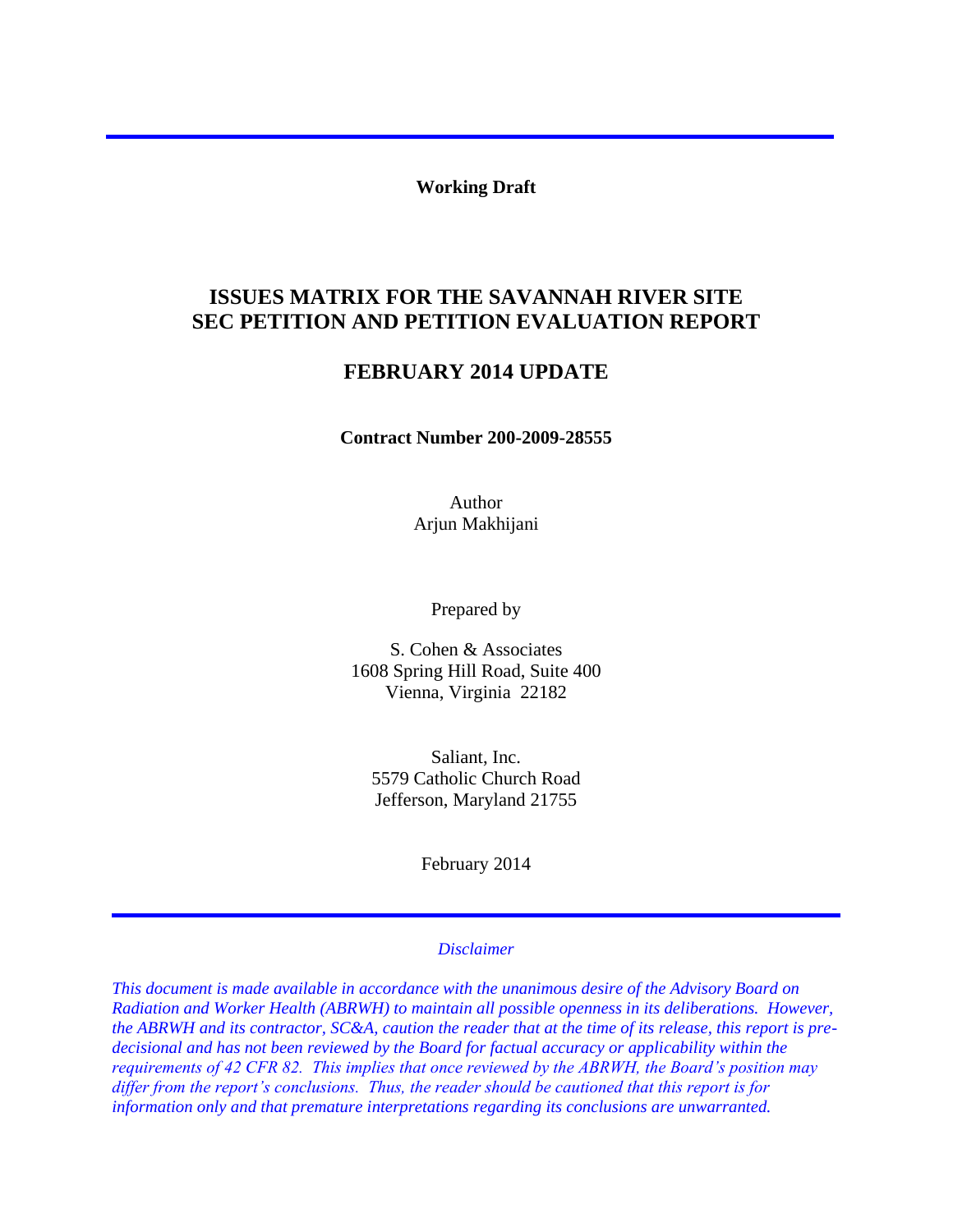#### **INTRODUCTION**

 A draft issues matrix for the Savannah River Site (SRS) SEC Petition and Petition Evaluation Report (ER) was prepared in September 2009 (Privacy Act-cleared version, October 2010) pursuant to the Advisory Board of Radiation and Worker Health's charge to SC&A to review the SRS SEC Petition (Petition number SEC-00103) and its associated ER, published by NIOSH on November 14, 2008 (NIOSH 2008), and the request of the Chair of the Work Group, Mark Griffon, that a first draft of an SEC matrix be prepared.

 The original September 2009 matrix (SC&A 2009a) was based on issues that were unresolved from the SC&A review of the SRS Site Profile, SC&A's preliminary review of NIOSH's ER up to that date as part of its SEC petition review. NIOSH published the first addendum to its ER in 2010 (NIOSH 2010b). SC&A prepared an update of the outstanding issues in November 2010 (SC&A 2010a) and a review of the first addendum in January 2011 (SC&A 2011a). NIOSH (NIOSH 2010a), and SC&A's preliminary review of the petition that was performed prior to the publication of the NIOSH ER (SC&A 2009b). It also drew on interviews completed by SC&A published a second addendum to its ER in August 2011 (NIOSH 2011). SC&A prepared a review of 10 claimant files (SC&A 2011e) to assess the completeness and adequacy of dosimetry records for the implementation of the inclusions of employees in the SEC recommended by NIOSH in NIOSH 2011.

 (CWs) and non-construction workers (NCWs) were included. The update was needed, since feasibility in the SEC context is concerned. Other issue reviews will be more limited in time (so far as the SEC is concerned). Priorities may need to be revisited in light of the Board vote. Old priorities (from February 2011) are not indicated in this version. An update of the SRS SEC Issues Matrix followed the vote of the Advisory Board during its December 7–8, 2011, meeting in Tampa, Florida, to recommend an SEC for all employees, subcontractors, and subcontractors who worked at SRS between January 1, 1953, and September 30, 1972, and otherwise met the employment duration qualifications. Both construction workers some of the issues were rendered moot by the vote so far as consideration of dose reconstruction

NIOSH produced a number of reports in 2012 and 2013. SC&A reviewed a number of them. In turn, NIOSH has responded to two of the major SC&A reviews (SC&A 2013a and 2013b). This update of the SRS matrix reflects the current status of each Matrix Issue.

 workers. This matrix was prepared to provide a summary of SEC issues status. The term Note that the "relevance" of an issue as noted in the comment column refers only to SEC considerations and does not pre-judge the issue as a site profile issue for dose reconstruction for non-SEC cancers or its importance in terms of the possible magnitudes of doses received by "resolved" therefore refers only to the status of the issue as it concerns SEC-00103.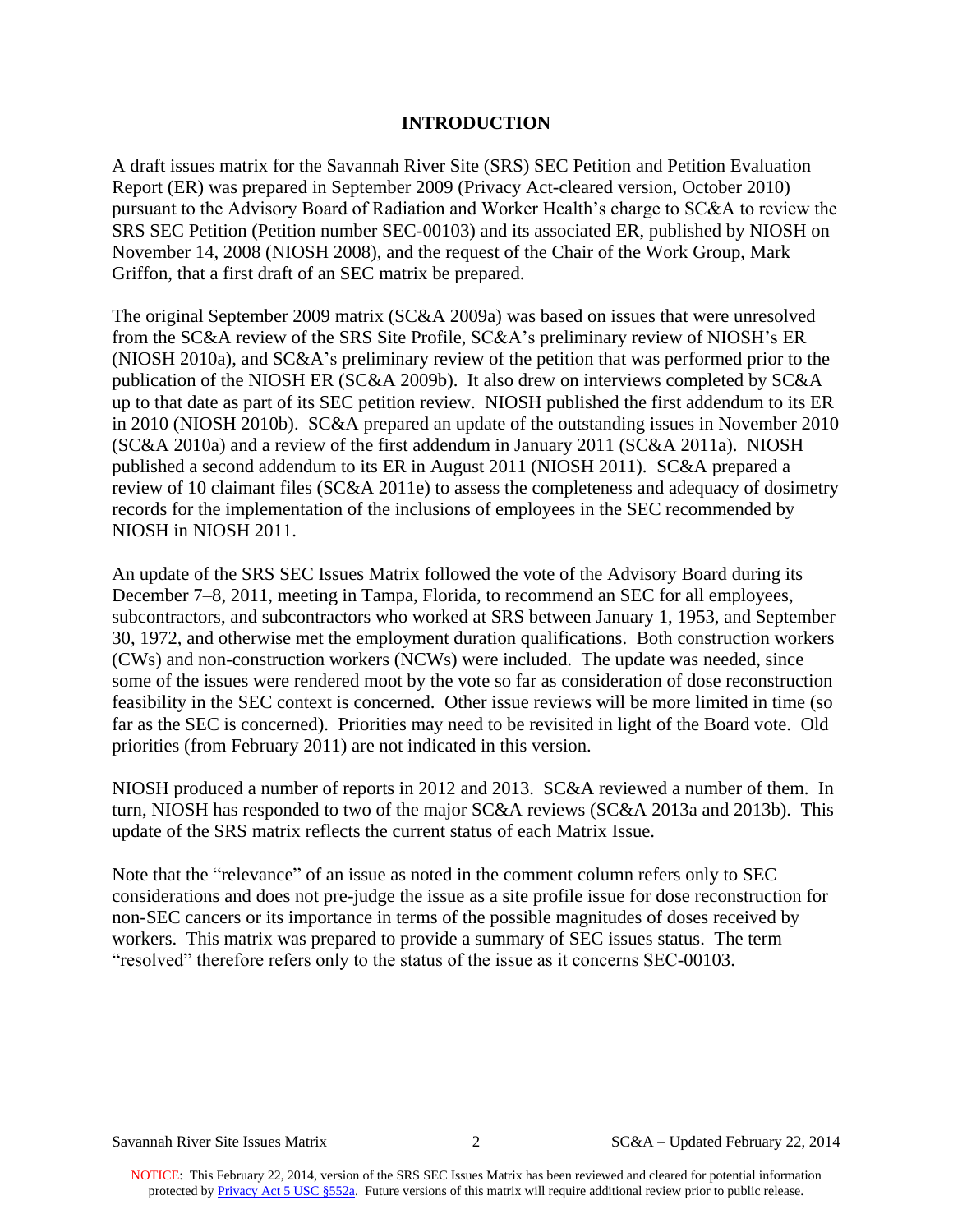| <b>Matrix</b><br><b>Issue No.</b> | <b>Issue Brief</b>                                                                                                                                                                                                                                                                                                                                                                                                                                                                                                                                                                                                                                                                                                                                                                                                                                                                                                                                                                                                                                                                                                                                                                                                                                                                                     | <b>ER Section</b><br>No. | <b>Issue Description</b>                                                                                                                                                                                                                                                            | <b>NIOSH Issue Status</b>                                                                                                                                                                                                                                                                                                                             | <b>SC&amp;A</b> review status                                                                                                                          | <b>Comments</b>                                                                                                                                               |
|-----------------------------------|--------------------------------------------------------------------------------------------------------------------------------------------------------------------------------------------------------------------------------------------------------------------------------------------------------------------------------------------------------------------------------------------------------------------------------------------------------------------------------------------------------------------------------------------------------------------------------------------------------------------------------------------------------------------------------------------------------------------------------------------------------------------------------------------------------------------------------------------------------------------------------------------------------------------------------------------------------------------------------------------------------------------------------------------------------------------------------------------------------------------------------------------------------------------------------------------------------------------------------------------------------------------------------------------------------|--------------------------|-------------------------------------------------------------------------------------------------------------------------------------------------------------------------------------------------------------------------------------------------------------------------------------|-------------------------------------------------------------------------------------------------------------------------------------------------------------------------------------------------------------------------------------------------------------------------------------------------------------------------------------------------------|--------------------------------------------------------------------------------------------------------------------------------------------------------|---------------------------------------------------------------------------------------------------------------------------------------------------------------|
| 1                                 | Thorium up to<br>1965                                                                                                                                                                                                                                                                                                                                                                                                                                                                                                                                                                                                                                                                                                                                                                                                                                                                                                                                                                                                                                                                                                                                                                                                                                                                                  | 7.1.1.8                  | Thorium work was carried out in a number of<br>areas and dose reconstruction methods need to be<br>specified. NIOSH had reserved the issue for<br>further research up to 1960 in the ER, but<br>extended the date to 1965 when it published an<br>addendum to the ER in April 2010. | NIOSH published Addendum 2<br>to it evaluation report in August<br>2011 (NIOSH 2011)<br>recommending that workers<br>with certain area and dosimetry<br>codes who worked between Jan.<br>1, 1953, and Sept 30, 1972, be<br>added to the SEC because of the<br>infeasibility of thorium dose<br>reconstruction in certain<br>buildings in this period. | SC&A did an analysis of<br>the completeness of area<br>and dosimetry codes in<br>the records of 10<br>claimants (not a random<br>sample). (SC&A 2011e) | Resolved. Board<br>recommended<br>addition of all<br>workers from Jan. 1,<br>1953, to Sept. 30,<br>1972 to the SEC.<br>Includes CWs and<br>NCW <sub>s</sub> . |
|                                   |                                                                                                                                                                                                                                                                                                                                                                                                                                                                                                                                                                                                                                                                                                                                                                                                                                                                                                                                                                                                                                                                                                                                                                                                                                                                                                        |                          | $SC&A Update - February 21, 2014$ : This issue is resolved.                                                                                                                                                                                                                         |                                                                                                                                                                                                                                                                                                                                                       |                                                                                                                                                        |                                                                                                                                                               |
| 2                                 | Thorium,<br>1965 onwards                                                                                                                                                                                                                                                                                                                                                                                                                                                                                                                                                                                                                                                                                                                                                                                                                                                                                                                                                                                                                                                                                                                                                                                                                                                                               | 7.1.1.8                  | Thorium 1965 and after. No coworker model or<br>specific approach to bounding dose was provided<br>in the ER.                                                                                                                                                                       | See above up to September 30,<br>1972. NIOSH is researching<br>the thorium issue after that date.                                                                                                                                                                                                                                                     | SC&A has provided draft<br>reports to the Board<br>indicating some thorium<br>work after Sept. 30, 1972.                                               | Resolved up to Sept.<br>30, 1972. Open after<br>that.                                                                                                         |
|                                   | SC&A Update - February 21, 2014: NIOSH has published Addendum 3 to its Evaluation report (NIOSH 2012). NIOSH has also published its internal coworker dosimetry<br>data in ORAUT 2013a and a revision of that document (ORAUT 013b). SC&A has reviewed NIOSH 2012 and the data relating to thorium that NIOSH proposes to use (SC&A<br>2013a). NIOSH has responded to SC&A's review (NIOSH 2014a). SC&A is reviewing the new information in ORAUT 2013b and NIOSH 2014a and provided its comments<br>during the Work Group meeting held on February 5, 2014, and will provide further comments during the conference call scheduled for February 26, 2014. SC&A's review of<br>NIOSH SRS coworker models is connected with its review of NIOSH's proposal to aggregate internal monitoring data according to a "One Person-One Sample" (OPOS) method,<br>as described in ORAUT 2012a. SC&A's review of the OPOS method, in general, has been issued to the SEC Work Group (SC&A 2014). SC&A's review of OPOS includes<br>some SRS-specific matters. SC&A's SRS-specific finding is that SRS non-construction worker (NCW) data cannot be used for the estimation of unmonitored construction trades<br>worker (CTW) internal doses for a variety of reasons. NIOSH disagrees and contends that it can. |                          |                                                                                                                                                                                                                                                                                     |                                                                                                                                                                                                                                                                                                                                                       |                                                                                                                                                        |                                                                                                                                                               |
| 3                                 | Recycled<br>Uranium (RU)                                                                                                                                                                                                                                                                                                                                                                                                                                                                                                                                                                                                                                                                                                                                                                                                                                                                                                                                                                                                                                                                                                                                                                                                                                                                               | 7.1.1.2                  | This issue is in part a carry-over from the SC&A<br>TBD review (SC&A 2005, p. 71). A timeline for<br>the RU operations has not been published.                                                                                                                                      | Some revised trace contaminant<br>data were provided in July 2010<br>(NIOSH 2010b) using DOE RU<br>publications and a 1984 SRS<br>document as references. A start                                                                                                                                                                                     | SC&A started a review of<br>the NIOSH ratios and<br>associated reference<br>material. Report<br>preparation was stopped                                | Relevant only after<br>Sept. 30, 1972.                                                                                                                        |

Savannah River Site Issues Matrix 3 SC&A – Updated February 22, 2014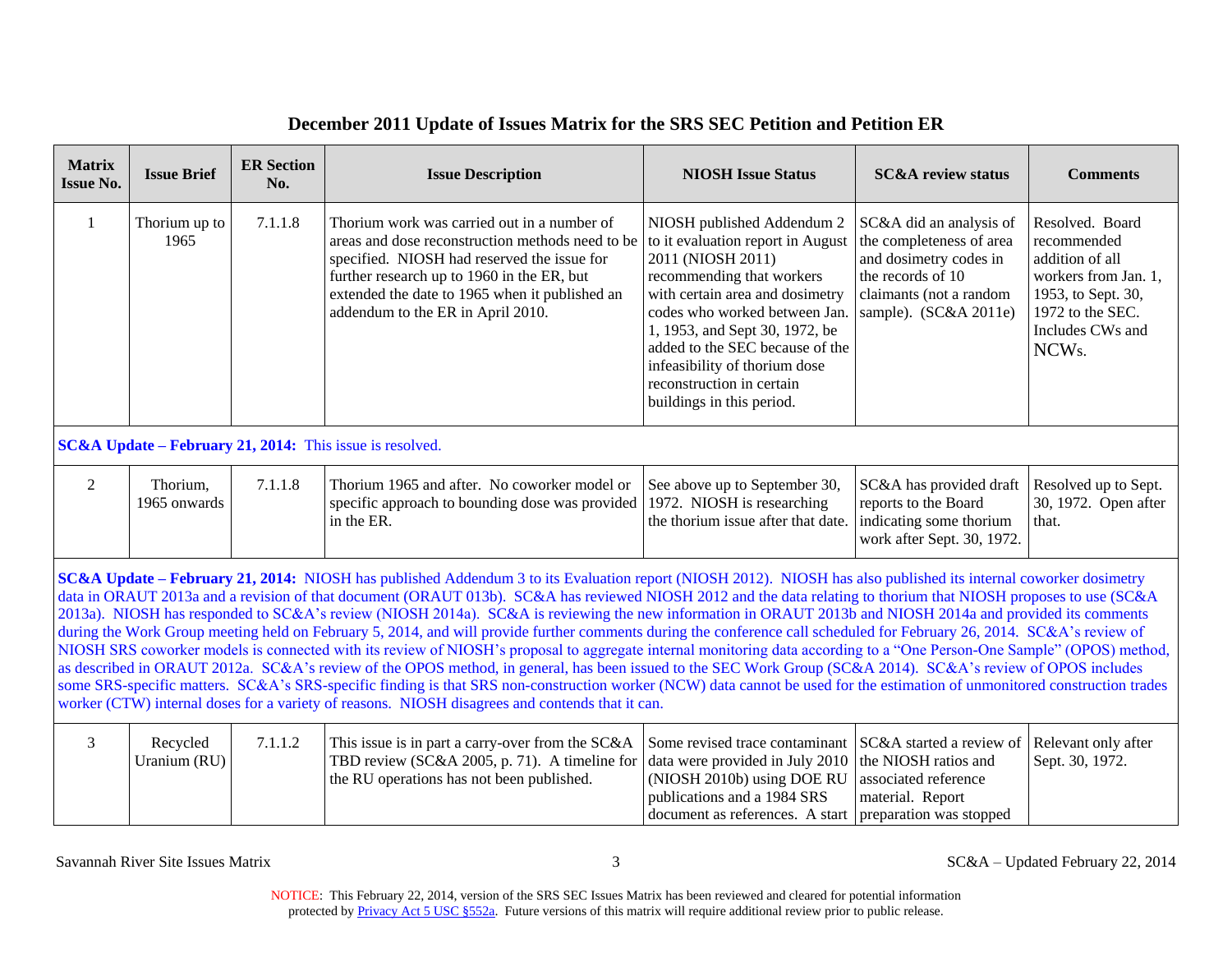| <b>Matrix</b><br><b>Issue No.</b> | <b>Issue Brief</b>                       | <b>ER Section</b><br>No.           | <b>Issue Description</b>                                                                                                                                                                                                                                                                                                                                                                                                                                                                                                                                                                                                                                                                                                                                                                                                                                                                                                      | <b>NIOSH Issue Status</b>                                                                                                                                                                                                                                                                                                                                                                                                                                                | <b>SC&amp;A</b> review status                                                                                                                             | <b>Comments</b>                                                                                                     |
|-----------------------------------|------------------------------------------|------------------------------------|-------------------------------------------------------------------------------------------------------------------------------------------------------------------------------------------------------------------------------------------------------------------------------------------------------------------------------------------------------------------------------------------------------------------------------------------------------------------------------------------------------------------------------------------------------------------------------------------------------------------------------------------------------------------------------------------------------------------------------------------------------------------------------------------------------------------------------------------------------------------------------------------------------------------------------|--------------------------------------------------------------------------------------------------------------------------------------------------------------------------------------------------------------------------------------------------------------------------------------------------------------------------------------------------------------------------------------------------------------------------------------------------------------------------|-----------------------------------------------------------------------------------------------------------------------------------------------------------|---------------------------------------------------------------------------------------------------------------------|
|                                   |                                          |                                    |                                                                                                                                                                                                                                                                                                                                                                                                                                                                                                                                                                                                                                                                                                                                                                                                                                                                                                                               | date of 1955 for RU was<br>provided.                                                                                                                                                                                                                                                                                                                                                                                                                                     | pending resolution of<br>issues related to ER<br>addenda.                                                                                                 |                                                                                                                     |
|                                   |                                          |                                    | <b>SC&amp;A Update – February 21, 2014:</b> SC&A is preparing a review of the RU ratios; the review is scheduled to be completed by June 2014.                                                                                                                                                                                                                                                                                                                                                                                                                                                                                                                                                                                                                                                                                                                                                                                |                                                                                                                                                                                                                                                                                                                                                                                                                                                                          |                                                                                                                                                           |                                                                                                                     |
| $\overline{4}$                    | Trivalent<br>actinides Am.<br>Cm, and Cf | 7.1.1.5,<br>$7.1.1.6$ ,<br>7.1.1.7 | Trivalent actinides: Am, Cm, and Cf. There are<br>no data for Cm-244 until 1963 (ER Fig. 7-1).<br>Data analysis and coworker models have not<br>been provided for any period. Relevance of later<br>data to earlier periods has not been established.<br>Relationship between NCW and CW intakes for<br>trivalent radionuclides in the period before<br>monitoring began and after monitoring began has<br>not been established. Where NIOSH proposes to<br>use gross alpha data (e.g., for Cf-252, method for<br>selecting workers for assigning dose and<br>selecting the radionuclide) have not been<br>scientifically established. The resulting dose<br>estimates would need to be examined for validity<br>and reasonableness. Californium-252<br>assignment would also need to be reviewed in<br>relation to spontaneous fission-related organ<br>doses (including neutrons from spontaneous<br>fission after intake). | NIOSH proposes to use<br>measured data or coworker<br>models for estimating dose with<br>sufficient accuracy (ER<br>Sections 7.1.1.5 to 7.1.1.7).<br>Since data were collected for all<br>three trivalent radionuclides<br>rather than each separately,<br>NIOSH proposes to assign the<br>result to Cf-252 as appropriate<br>(ER, p. 51). NIOSH has not yet<br>published its coworker model.<br>NIOSH has specified an ICRP<br>model for Cf-252 spontaneous<br>fission. | SC&A awaits the<br>coworker model and will<br>be review it when it is<br>available. SC&A agrees<br>with NIOSH regarding<br>the ICRP model for Cf-<br>252. | SC&A has not<br>checked the ending<br>date for these<br>radionuclides. Now<br>only relevant after<br>Sept 30, 1972. |

 **SC&A Update – February 21, 2014:** NIOSH has published a coworker model for trivalent actinides (ORAUT 2012c). Many of the findings for thorium in SC&A 2013a apply to NIOSH's proposed methods for coworker trivalent actinide dose estimation because NIOSH proposes to use trivalent actinide monitoring data for thorium dose reconstruction. Therefore, SC&A has not reviewed ORAUT 2012c as such, pending resolution of the findings in SC&A 2013a that also apply to ORAUT 2012c. SC&A notes that SC&A 2013a does not address adequacy or completeness of SRS trivalent actinide data for coworker modeling of those three radionuclides (Am, Cm, Cf).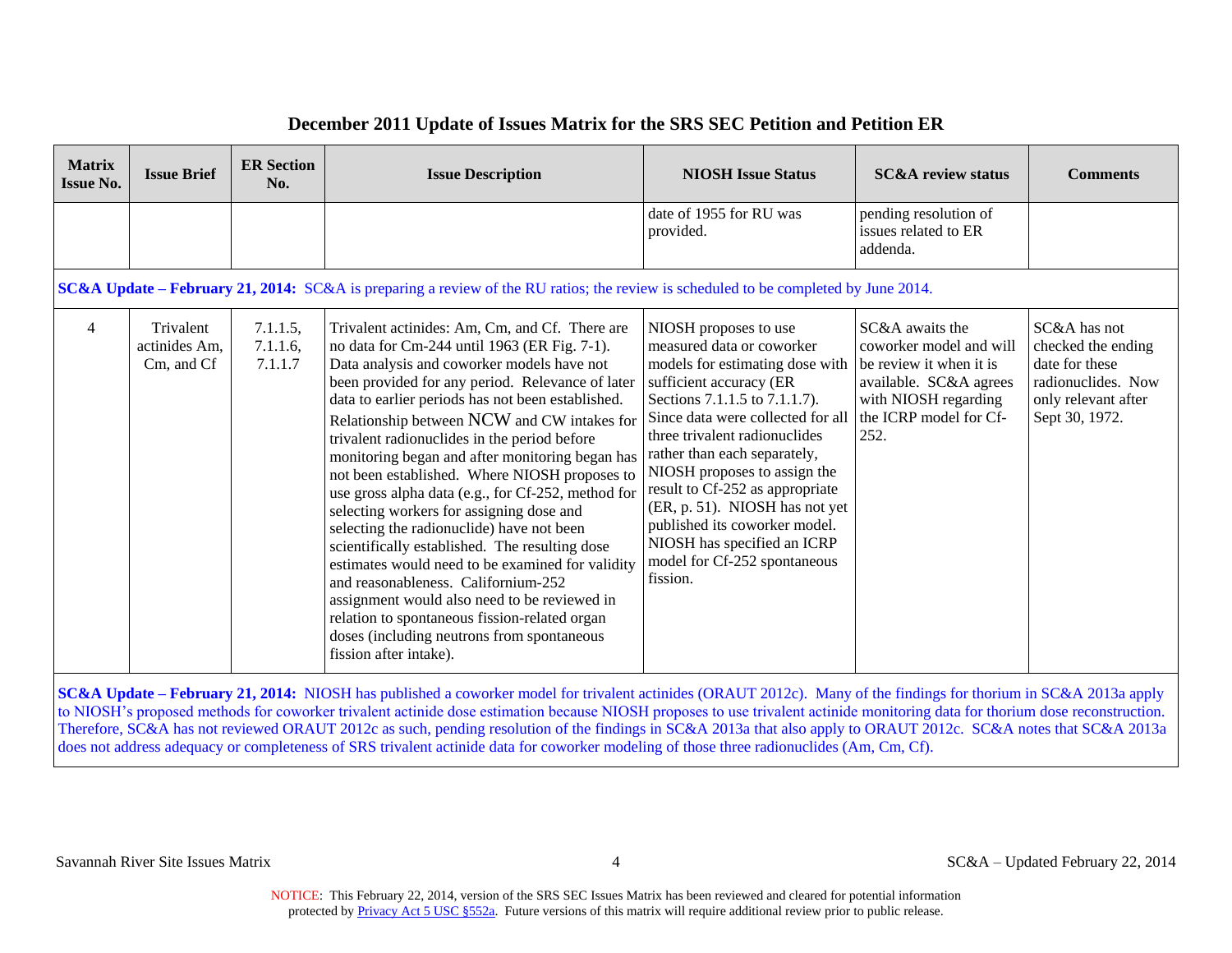| <b>ER Section</b><br><b>Matrix</b><br><b>Issue Brief</b><br><b>Issue Description</b><br>No.<br><b>Issue No.</b> |                                                                                                                                                                                                                                                                                                                                                                                                                                                                                                                                                                                                                                                                                                                                                                                                                                                                                                                                                                                                                                    | <b>NIOSH Issue Status</b> | <b>SC&amp;A</b> review status                                                                                                                                                                                                                                                                                                                                                                                                                                                                                                                                                                                                 | <b>Comments</b>                                                      |                                                                                  |                                            |
|-----------------------------------------------------------------------------------------------------------------|------------------------------------------------------------------------------------------------------------------------------------------------------------------------------------------------------------------------------------------------------------------------------------------------------------------------------------------------------------------------------------------------------------------------------------------------------------------------------------------------------------------------------------------------------------------------------------------------------------------------------------------------------------------------------------------------------------------------------------------------------------------------------------------------------------------------------------------------------------------------------------------------------------------------------------------------------------------------------------------------------------------------------------|---------------------------|-------------------------------------------------------------------------------------------------------------------------------------------------------------------------------------------------------------------------------------------------------------------------------------------------------------------------------------------------------------------------------------------------------------------------------------------------------------------------------------------------------------------------------------------------------------------------------------------------------------------------------|----------------------------------------------------------------------|----------------------------------------------------------------------------------|--------------------------------------------|
| 5                                                                                                               | Np-237<br>7.1.1.4<br>Data analysis and coworker model not provided.<br>SC&A awaits the<br>NIOSH proposes to use data for<br>Adequacy of data for coworker model not<br>the workers who were<br>established. Applicability of back-extrapolation<br>monitored to reconstruct their<br>review it when it is<br>of data from 1960s and after to pre-1960 period<br>dose and a coworker model for<br>available.<br>not established.<br>the rest. Data available from<br>1960 onward in claimant<br>database. NIOSH has not yet<br>published its coworker model.                                                                                                                                                                                                                                                                                                                                                                                                                                                                        |                           | coworker model and will                                                                                                                                                                                                                                                                                                                                                                                                                                                                                                                                                                                                       | Now relevant only<br>after Sept. 30, 1972.                           |                                                                                  |                                            |
| can.                                                                                                            | SC&A Update - February 21, 2014: NIOSH has published a coworker model for Np-237 (ORAUT 2012b), which SC&A has reviewed (SC&A 2013b). NIOSH has responded<br>to SC&A's review (NIOSH 2014b). SC&A provided its comments regarding NIOSH 2014b at the meeting held on February 5, 2014, and will provide further comments during<br>the during the Work Group conference call scheduled for February 26, 2014. SC&A's review of NIOSH SRS coworker models is connected with its review of NIOSH's proposal<br>to aggregate internal monitoring data according to a "One Person-One Sample" (OPOS) method (ORAUT 2012a). SC&A's review of the OPOS method, in general, has been<br>issued to the SEC Work Group (SC&A 2014). SC&A's review of OPOS includes some SRS-specific matters. SC&A's SRS-specific finding is that SRS non-construction worker<br>(NCW) data cannot be used for the estimation of unmonitored construction trades worker (CTW) internal doses for a variety of reasons. NIOSH disagrees and contends that it |                           |                                                                                                                                                                                                                                                                                                                                                                                                                                                                                                                                                                                                                               |                                                                      |                                                                                  |                                            |
| 6                                                                                                               | Fission and<br>activation<br>products                                                                                                                                                                                                                                                                                                                                                                                                                                                                                                                                                                                                                                                                                                                                                                                                                                                                                                                                                                                              | 7.1.1.9                   | Validity of back-extrapolation of Sr-90 data has<br>not been established. Adequacy of fission<br>product monitoring data for coworker model has<br>not been established. ER states that strontium<br>radioisotope monitoring began in the "late<br>1950s." The proposed coworker model has not<br>been published.                                                                                                                                                                                                                                                                                                             | NIOSH has not yet published its<br>coworker model.                   | SC&A awaits the<br>coworker model and will<br>review it when it is<br>available. | Now relevant only<br>after Sept. 30, 1972. |
|                                                                                                                 |                                                                                                                                                                                                                                                                                                                                                                                                                                                                                                                                                                                                                                                                                                                                                                                                                                                                                                                                                                                                                                    |                           | SC&A Update – February 21, 2014: NIOSH has published a coworker model for mixed fission and activation products (ORAUT 2012d). Some of the findings for thorium and<br>neptunium in SC&A 2013a and SC&A 2013b apply to NIOSH's proposed methods for mixed fission and activation products. SC&A has not reviewed ORAUT 2012d, as such,<br>pending resolution of the findings in SC&A 2013a and SC&A 2013b that also apply to ORAUT 2013d. SC&A notes that SC&A 2013a and SC&A 2013b do not address<br>adequacy or completeness of SRS mixed fission and activation product data for coworker modeling of those radionuclides. |                                                                      |                                                                                  |                                            |
| 7                                                                                                               | $Co-60$                                                                                                                                                                                                                                                                                                                                                                                                                                                                                                                                                                                                                                                                                                                                                                                                                                                                                                                                                                                                                            | 7.1.1.10                  | Validity of use of fission product data prior to<br>1960 has not been established. Coworker model<br>has not been published. ER does not address the                                                                                                                                                                                                                                                                                                                                                                                                                                                                          | NIOSH has not yet published its $SC&A$ awaits the<br>coworker model. | coworker model and will<br>review it when it is                                  | Now relevant only<br>after Sept. 30, 1972. |

Savannah River Site Issues Matrix 5 SC&A – Updated February 22, 2014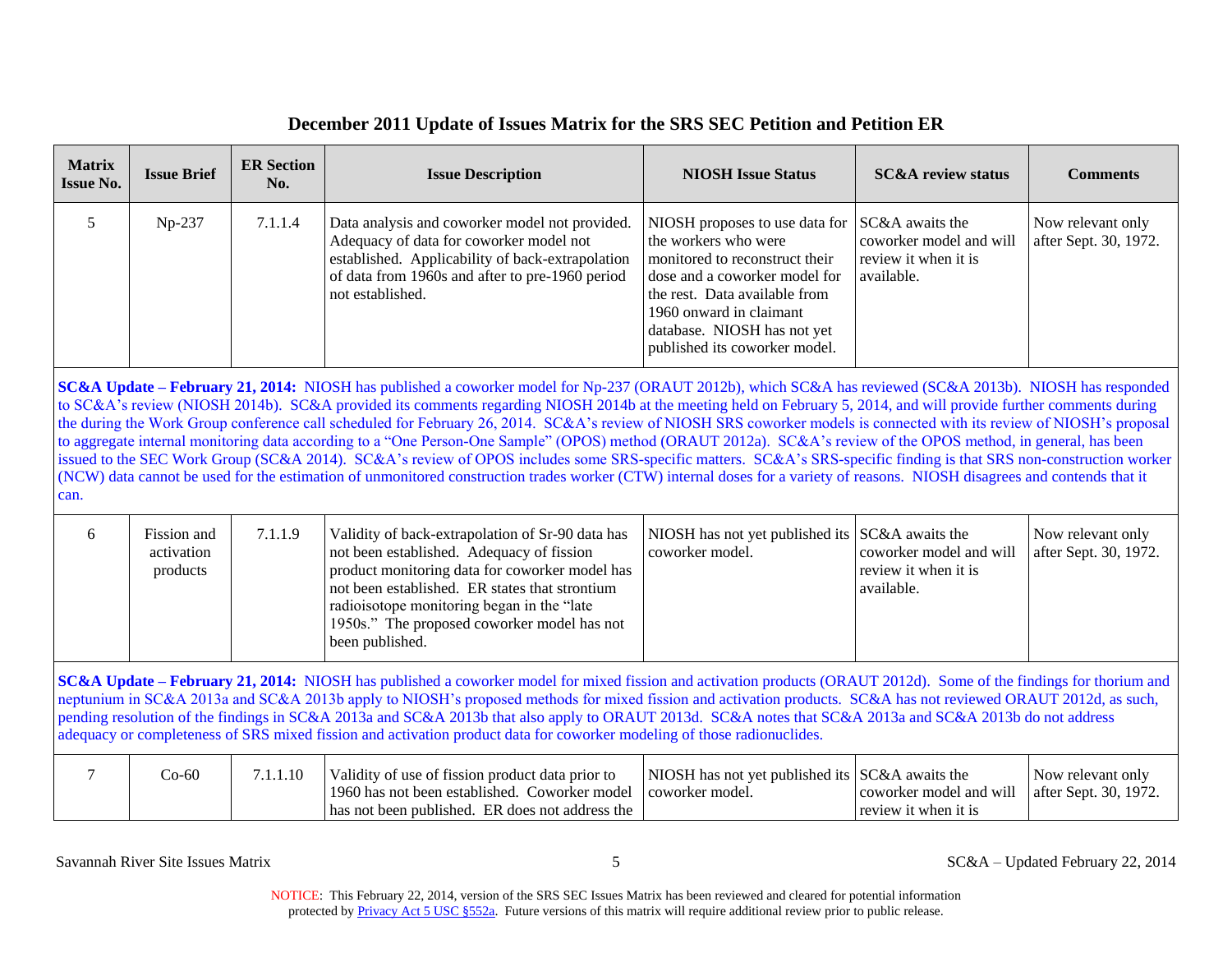| <b>Matrix</b><br><b>Issue No.</b> | <b>ER Section</b><br><b>Issue Brief</b><br><b>Issue Description</b><br>No. |          | <b>NIOSH Issue Status</b>                                                                                                                                                                                                                                                                                                                    | <b>SC&amp;A</b> review status                                                                                                                                                                                                   | <b>Comments</b>                                                                                                                                                                                                                                                                                                                                                              |                                                                                                                                                                                                                                                                                                                                   |
|-----------------------------------|----------------------------------------------------------------------------|----------|----------------------------------------------------------------------------------------------------------------------------------------------------------------------------------------------------------------------------------------------------------------------------------------------------------------------------------------------|---------------------------------------------------------------------------------------------------------------------------------------------------------------------------------------------------------------------------------|------------------------------------------------------------------------------------------------------------------------------------------------------------------------------------------------------------------------------------------------------------------------------------------------------------------------------------------------------------------------------|-----------------------------------------------------------------------------------------------------------------------------------------------------------------------------------------------------------------------------------------------------------------------------------------------------------------------------------|
|                                   |                                                                            |          | issue of incidents. Individual bioassay data or<br>coworker model based on claimant data will be<br>used. Targets were encapsulated (comment in<br>TBD matrix). The potential similarity of the<br>irradiation of encapsulated sources is noted in the<br>July 7, 2007, Work Group meeting notes.                                            |                                                                                                                                                                                                                                 | available.                                                                                                                                                                                                                                                                                                                                                                   |                                                                                                                                                                                                                                                                                                                                   |
|                                   |                                                                            |          | SC&A Update - February 21, 2014: NIOSH covered Co-60 in its report on "exotic radionuclides" (ORAUT 2012e). NIOSH states that whole body counting data are available.<br>There is no indication of production after October 1, 1972, in ORAUT 2012e. SC&A has not reviewed this ORAUT 2012e.                                                 |                                                                                                                                                                                                                                 |                                                                                                                                                                                                                                                                                                                                                                              |                                                                                                                                                                                                                                                                                                                                   |
| 8.                                | Po-210                                                                     | 7.1.1.11 | The coworker model has not been published.<br>Incidents are not addressed. Relationship of CW<br>to NCW intakes has not been established.                                                                                                                                                                                                    | NIOSH published a paper on<br>Po-210 in January 2011<br>(ORAUT 2011). The Po-210<br>program at SRS ended in 1970.                                                                                                               | No review needed.                                                                                                                                                                                                                                                                                                                                                            | Resolved by the<br>Board SEC vote.<br>Ending date may need<br>to be checked.                                                                                                                                                                                                                                                      |
| closed.                           |                                                                            |          | SC&A Update – February 21, 2014: NIOSH's report on exotic radionuclides (ORAUT 2012e) includes further information on Po-210 and does not provide any indication of<br>production of Po-210 after October 1, 1972. SC&A has not further checked the ending date for Po-210 production at SRS. SC&A recommends that this issue be tentatively |                                                                                                                                                                                                                                 |                                                                                                                                                                                                                                                                                                                                                                              |                                                                                                                                                                                                                                                                                                                                   |
| 9                                 | Tritium                                                                    | 7.1.1.1  | NIOSH has not demonstrated that the TBD<br>approach of applying environmental doses to<br>unmonitored workers (no badge, no bioassay)<br>and reporting level to workers with external<br>monitoring only is suitable for unmonitored<br>CWs. NIOSH has not demonstrated that it has a<br>bounding dose approach for tritium for CW.          | NIOSH published a report on<br>use of tritium data for CW<br>exposure estimation in<br>November 2010 (ORAUT<br>2010). NIOSH is preparing a<br>second part of this report that<br>specifically addresses CW vs.<br>NCW exposure. | SC&A published a report<br>that included tritium,<br>comparing CW and NCW<br>data in January 2010<br>(SC&A 2010b) and<br>another in November<br>$(SC&A2010c)$ using a<br>larger tritium bioassay<br>database provided by<br>NIOSH. Both indicate<br>that CWs had higher<br>bioassays than NCWs in<br>some areas, some periods,<br>and some job types.<br>SC&A will produce a | Only the data from<br>Oct. 1, 1972, onward<br>will be evaluated.<br>There have been<br>tritium/tritides-related<br>data capture visits and<br>interviews (NIOSH<br>and SC&A). SC&A<br>tritium interview<br>summary has been<br>merged with a prior<br>summary of other<br>issues. Combined<br>summary is being sent<br>to DOE for |

Savannah River Site Issues Matrix 6 SC&A – Updated February 22, 2014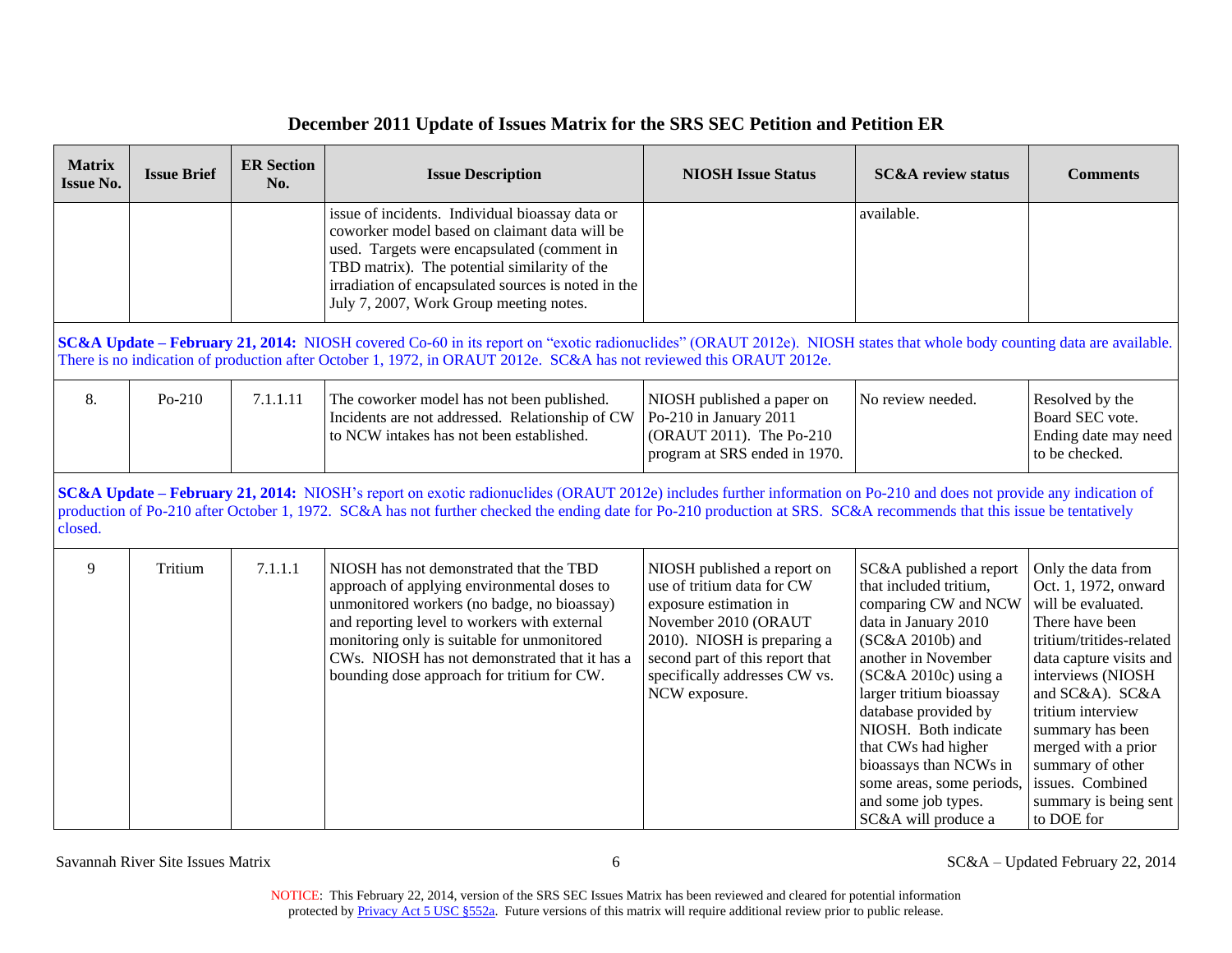#### **SC&A Update – February 21, 2014:** NIOSH published Part 2 of its tritium report in November 2011 (Stancescu and Watkins 2011). SC&A has not resumed its review of tritium compound exposure. Relationship of CW See above Issue 9 for **Matrix Issue No. Issue Brief ER Section**  NIOSH Issue Description **NIOSH Issue Status** SC&A review status Comments **No.** single review of NIOSH's tritium report when the second part is published. classification review. tritium-specific issues pending resolution of findings relating to Issues 2, 4, 5, and 6, as well as general issues relating to the methods by which CTW and NCW monitoring data can be compared and/or combined (Matrix Issue 13). 10 Special tritium compounds for CWs ER refers to ORAUT-OTIB-0066 for special to NCW exposure to special tritium compounds or some other means of bounding CW exposure to them needs to be established. OTIB-0066, which discusses a method to calculate doses due to exposure to special tritium compounds, is not specific to SRS and does not discuss dose reconstruction issues for such compounds specific to CWs. The solubility of one – lanthanum-nickel hydride – is under investigation at SRS. NIOSH is completing a draft of its interview notes. SC&A awaits the NIOSH approach to estimating tritide doses. interview status. **SC&A Update – February 21, 2014:** NIOSH has not published any data regarding tritides since the last matrix update in 2011. 11 Exotic radionuclides 7.1.1.9 in part About 150 radionuclides were produced at SRS, and targets were fabricated there (ORAUT 2006, p. 25). No analysis of the production processes is provided, nor are there any descriptions of incidents. The incident database is incomplete, which was one of SC&A's findings in its TBD review (see below). The lack of analysis may be parallel to the situation at Y-12, where a large number of isotopes were produced, with the difference that at Y-12, they were produced in accelerators, and at SRS, they were produced in reactors. No documentation of the encapsulation processes is provided. The exceptions to the NIOSH will respond to the SC&A report on exotic radionuclides. NIOSH will also sort out what other radionuclides were produced that are not in the SC&A report. NIOSH will specify dose reconstruction methods with due attention to the criteria for exotic radionuclides presented by Jim Neton to the Board during the November 2010 SC&A provided the Work Group with a report on exotic radionuclides in December 2010 (SC&A 2010d). Only relevant after Sept 30, 1972.

### **December 2011 Update of Issues Matrix for the SRS SEC Petition and Petition ER**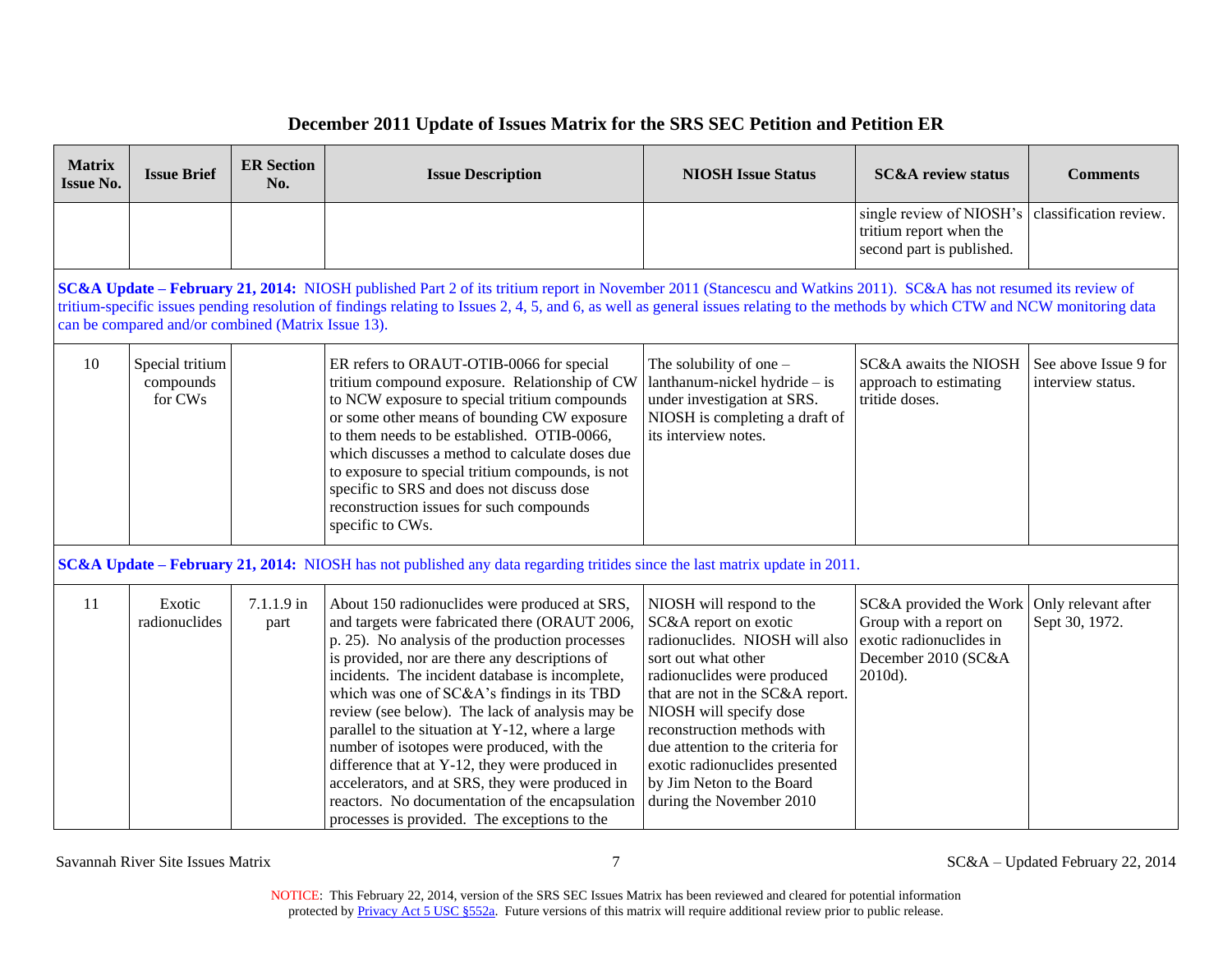| <b>Matrix</b><br><b>Issue No.</b>                                                                                                                                                                                                                                                                                                                                                                                                                                                          | <b>Issue Brief</b>                             | <b>ER Section</b><br>No. | <b>Issue Description</b>                                                                                                                                                                                                                                                                                                                                                                                                                                                                                                              | <b>NIOSH Issue Status</b>                                                                                                                                                                                                                                                                                                        | <b>SC&amp;A</b> review status                                                                                                                                                                                                                                                   | <b>Comments</b>                                                                                                                                                                                                                             |
|--------------------------------------------------------------------------------------------------------------------------------------------------------------------------------------------------------------------------------------------------------------------------------------------------------------------------------------------------------------------------------------------------------------------------------------------------------------------------------------------|------------------------------------------------|--------------------------|---------------------------------------------------------------------------------------------------------------------------------------------------------------------------------------------------------------------------------------------------------------------------------------------------------------------------------------------------------------------------------------------------------------------------------------------------------------------------------------------------------------------------------------|----------------------------------------------------------------------------------------------------------------------------------------------------------------------------------------------------------------------------------------------------------------------------------------------------------------------------------|---------------------------------------------------------------------------------------------------------------------------------------------------------------------------------------------------------------------------------------------------------------------------------|---------------------------------------------------------------------------------------------------------------------------------------------------------------------------------------------------------------------------------------------|
|                                                                                                                                                                                                                                                                                                                                                                                                                                                                                            |                                                |                          | coverage of radionuclides by whole-body<br>Santa Fe Board meeting.<br>counting are not discussed. There is no<br>discussion of whether any of the target materials<br>were themselves radioactive.                                                                                                                                                                                                                                                                                                                                    |                                                                                                                                                                                                                                                                                                                                  |                                                                                                                                                                                                                                                                                 |                                                                                                                                                                                                                                             |
| SC&A Update - February 21, 2014: NIOSH published a report on exotic radionuclides in 2012 (ORAUT 2012e). SC&A 2010d raised a question whether an exotics<br>production program that was proposed in 1969 was ever pursued. NIOSH did not find any evidence that it was (ORAUT 2012e, p. 12). SC&A has not reviewed this finding.<br>Most of ORAUT 2012e covers the pre-1972 period. SC&A has not further reviewed the periods of exotic radionuclide production beyond that in SC&A 2010d. |                                                |                          |                                                                                                                                                                                                                                                                                                                                                                                                                                                                                                                                       |                                                                                                                                                                                                                                                                                                                                  |                                                                                                                                                                                                                                                                                 |                                                                                                                                                                                                                                             |
| 12                                                                                                                                                                                                                                                                                                                                                                                                                                                                                         | Internal dose<br>due to<br>incidents           | 5.2.3, 7.3.6             | The Special Hazards Investigations list is<br>incomplete. In its Tank Farm Fault Tree<br>Databank, the site acknowledged that many early<br>tank farm area incidents were not recorded (until<br>1965). The ER states that there are incident<br>records, including the Special Hazards<br>Investigation files, and that NIOSH has data<br>relating to incidents (ER, p. 29). No evidence of<br>cover up of incidents was found, and NIOSH can<br>bound dose in any case (ER p. 71).                                                  | NIOSH will respond to the<br>SC&A report. NIOSH may<br>follow up with workers<br>interviewed by SC&A.                                                                                                                                                                                                                            | SC&A prepared a report<br>on extent of and potential<br>gaps in incident<br>documentation in worker<br>records to elaborate on its<br>TBD review finding<br>(SC&A 2011b).                                                                                                       | Interviews also<br>indicate that there<br>were unrecorded<br>incidents. Only<br>relevant after Sept 30,<br>1972.                                                                                                                            |
|                                                                                                                                                                                                                                                                                                                                                                                                                                                                                            |                                                |                          | <b>SC&amp;A Update – February 21, 2014:</b> NIOSH has not responded to SC&A 2011b. The issue remains open.                                                                                                                                                                                                                                                                                                                                                                                                                            |                                                                                                                                                                                                                                                                                                                                  |                                                                                                                                                                                                                                                                                 |                                                                                                                                                                                                                                             |
| 13                                                                                                                                                                                                                                                                                                                                                                                                                                                                                         | Overall CW to<br>NCW internal<br>dose relation | 7.1                      | ER states that ORAUT-OTIB-0052 (ORAUT<br>2007) found NCW intakes "were generally<br>higher than construction trades workers" (ER, p.<br>39). OTIB-0052 suggests a 1:1 ratio for CW to<br>NCW intakes. SC&A analysis indicates that the<br>assumption that NCW intakes (as indicated by<br>bioassay data) would be generally higher than for<br>CW is not generally valid. The adequacy of<br>bioassay data for constructing coworker models<br>needs to be examined for different periods, areas,<br>radionuclides, and types of CWs. | NIOSH has produced an<br>analysis of tritium data<br>comparing CWs to all workers<br>(including CWs) (ORAUT<br>2010). NIOSH is preparing a<br>second part comparing CWs to<br>NCWs. NIOSH is also revising<br>OTIB-0052. NIOSH included<br>both CWs and NCWs in its<br>thorium SEC recommendation<br>in the ER Addendum 2 (NIOSH | Besides the two reviews<br>of CWs vs. NCWs<br>(SC&A 2010b and SC&A<br>2010c), SC&A also<br>produced a report<br>evaluating the plutonium<br>database used in OTIB-<br>0052 (SC&A 2010e).<br>SC&A also published a<br>master interview<br>summary as part of<br>SC&A 2011b; this | CW vs. NCW<br>resolved up to Sept<br>30, 1972, by Board<br>vote of 8 Dec. 1972<br>since both CW and<br>NCW were included<br>in the SEC<br>recommendation.<br>Also issues 19<br>(tentatively) and 21<br>are closed. A<br>considerable amount |

Savannah River Site Issues Matrix 8 SC&A – Updated February 22, 2014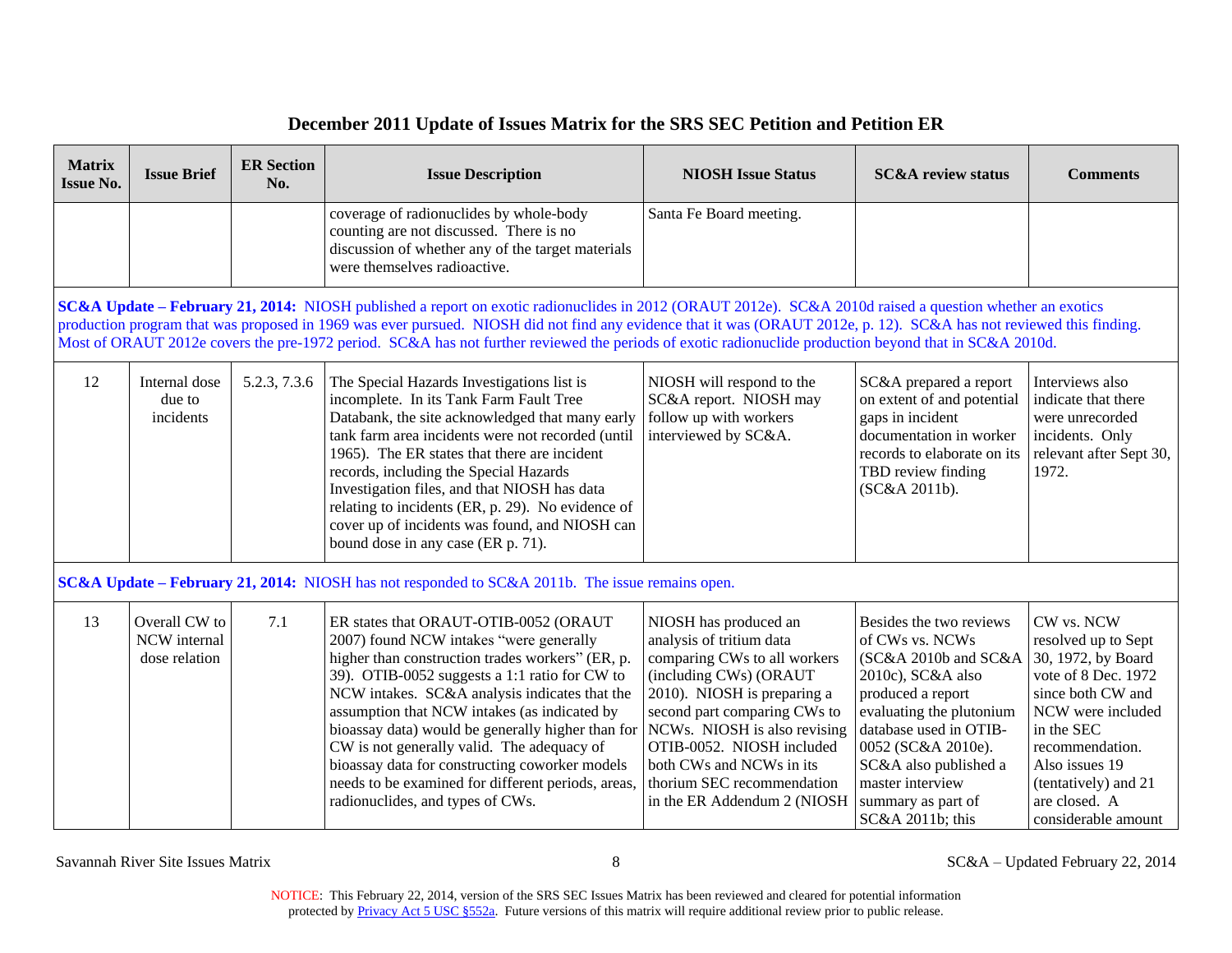#### was to review NIOSH's when it is published. SC&A will await 30, 1972. Issue may **Matrix Issue No. Issue Brief ER Section**  NIOSH Issue Description **NIOSH Issue Status** SC&A review status Comments **No.** 2011). Summary contains some discussion of CW vs. NCW matters. SC&A revision of OTIB-0052 instructions on this issue, given the December 8, 2011, Board vote on the SRS SEC to include CWs and NCWs. of work has been done by NIOSH and SC&A as indicated in the reports cited here. The Work Group had directed tritium data as the current focus of this issue to be followed by uranium. This is still an outstanding issue for the period after Sept. need re-assessment in light of the inclusion of both CWs and NCWs in the SEC up to Sept. 30, 1972.

## **December 2011 Update of Issues Matrix for the SRS SEC Petition and Petition ER**

 **SC&A Update – February 21, 2014:** This issue is being covered under the review of coworker models for specific radionuclides as well as in SC&A's review of the NIOSH's "One-Person-One-Sample" aggregation of monitoring data. A number of findings relating to CTW dose reconstruction, comparison on NCW and CTW distributions of measurements, and NIOSH's coworker models remain open.

| 14 | Special<br>Exposure<br>Conditions | 7.4.2 | There are several areas of concern that can be<br>described as "special exposure conditions,"<br>including off-normal or unauthorized work<br>practices, burning of spent tributyl phosphate in<br>open pans in the early years (to 1971), and high<br>exposure potential during certain authorized<br>work practices, such as opening tank risers or<br>cleanup of high-level waste leaks. | NIOSH has stated that it has air 1 See comment column.<br>concentration data in the<br>burning ground area, and that it<br>will provide a dose<br>reconstruction approach. |  | SC&A worker<br>interviews done as<br>part of the SEC<br>investigation also<br>indicate off-normal<br>practices and high<br>exposure potential<br>during certain types of<br>work, including in the<br>Tank Farms. A<br>master summary of |
|----|-----------------------------------|-------|---------------------------------------------------------------------------------------------------------------------------------------------------------------------------------------------------------------------------------------------------------------------------------------------------------------------------------------------------------------------------------------------|----------------------------------------------------------------------------------------------------------------------------------------------------------------------------|--|------------------------------------------------------------------------------------------------------------------------------------------------------------------------------------------------------------------------------------------|
|----|-----------------------------------|-------|---------------------------------------------------------------------------------------------------------------------------------------------------------------------------------------------------------------------------------------------------------------------------------------------------------------------------------------------------------------------------------------------|----------------------------------------------------------------------------------------------------------------------------------------------------------------------------|--|------------------------------------------------------------------------------------------------------------------------------------------------------------------------------------------------------------------------------------------|

Savannah River Site Issues Matrix 22, 2014<br>
9 SC&A – Updated February 22, 2014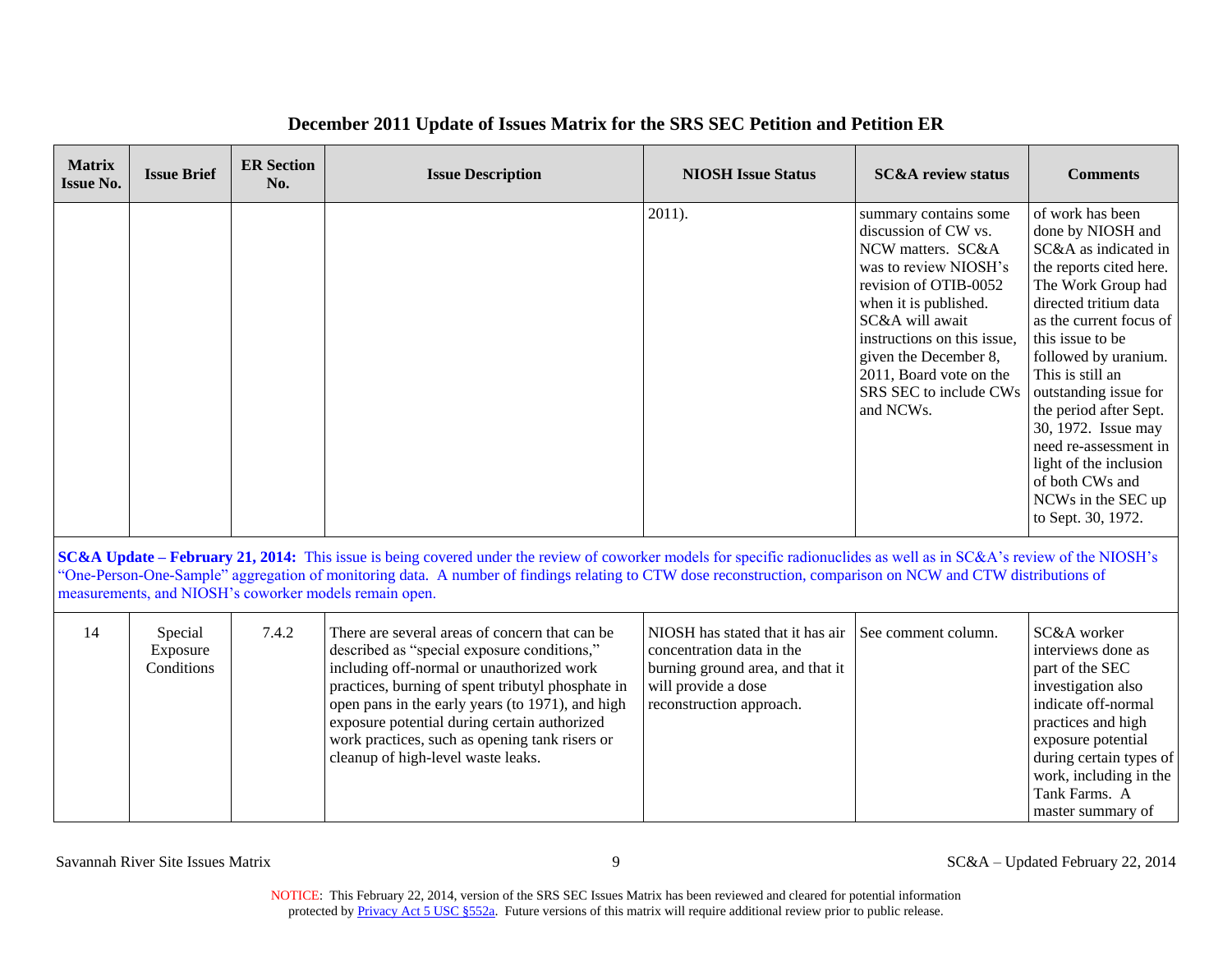| <b>Matrix</b><br><b>Issue No.</b> | <b>Issue Brief</b>                                          | <b>ER Section</b><br>No. | <b>Issue Description</b>                                                                                                                                                      | <b>NIOSH Issue Status</b>                                                                                                                                              | <b>SC&amp;A</b> review status                                                                                   | <b>Comments</b>                                                                                                                                                                                                                  |
|-----------------------------------|-------------------------------------------------------------|--------------------------|-------------------------------------------------------------------------------------------------------------------------------------------------------------------------------|------------------------------------------------------------------------------------------------------------------------------------------------------------------------|-----------------------------------------------------------------------------------------------------------------|----------------------------------------------------------------------------------------------------------------------------------------------------------------------------------------------------------------------------------|
|                                   |                                                             |                          |                                                                                                                                                                               |                                                                                                                                                                        |                                                                                                                 | SC&A's interviews<br>(excluding tritides) is<br>in SC&A 2011b. The<br>burning ground issue<br>is no longer relevant,<br>since open pan<br>burning ended in<br>February 1972<br>(Conner et al. 2000, p.<br>1068 of the pdf file). |
|                                   |                                                             |                          | SC&A Update – February 21, 2014: This issue has been subsumed under Matrix Issue 12 for the period October 1, 1972, through 2007.                                             |                                                                                                                                                                        |                                                                                                                 |                                                                                                                                                                                                                                  |
| 15                                | Construction<br>worker job<br>types                         |                          | Worker intakes and coworker models may have<br>to be built by CW job type in order to ensure that<br>the models are bounding doses (or more accurate<br>than bounding doses). |                                                                                                                                                                        |                                                                                                                 | This issue is merged<br>into Issue 13 above.                                                                                                                                                                                     |
|                                   |                                                             |                          | <b>SC&amp;A Update – February 21, 2014:</b> See update for Matrix Issue 13.                                                                                                   |                                                                                                                                                                        |                                                                                                                 |                                                                                                                                                                                                                                  |
| 16                                | OTIB-0075<br>validity for<br>$SEC$ use $-$<br>internal dose | 7.1, 7.3.4,<br>7.4.2     | The use of ORAUT-OTIB-0075, which asserts<br>representativeness of claimant data for the whole<br>worker population for SRS CW SEC is<br>questionable.                        | NIOSH also produced a report<br>on data with a significant<br>fraction of "less-than" results<br>that is general, but also applies<br>to the SRS SEC. (ORAUT<br>2009). | SC&A did a review of<br><b>OTIB-0075 (SC&amp;A</b><br>2010b). SC&A also<br>reviewed ORAUT 2009<br>(SC&A 2010f). | This issue is merged<br>into Issue 13 above.                                                                                                                                                                                     |
|                                   |                                                             |                          | <b>SC&amp;A Update – February 21, 2014:</b> See update for Matrix Issue 13.                                                                                                   |                                                                                                                                                                        |                                                                                                                 |                                                                                                                                                                                                                                  |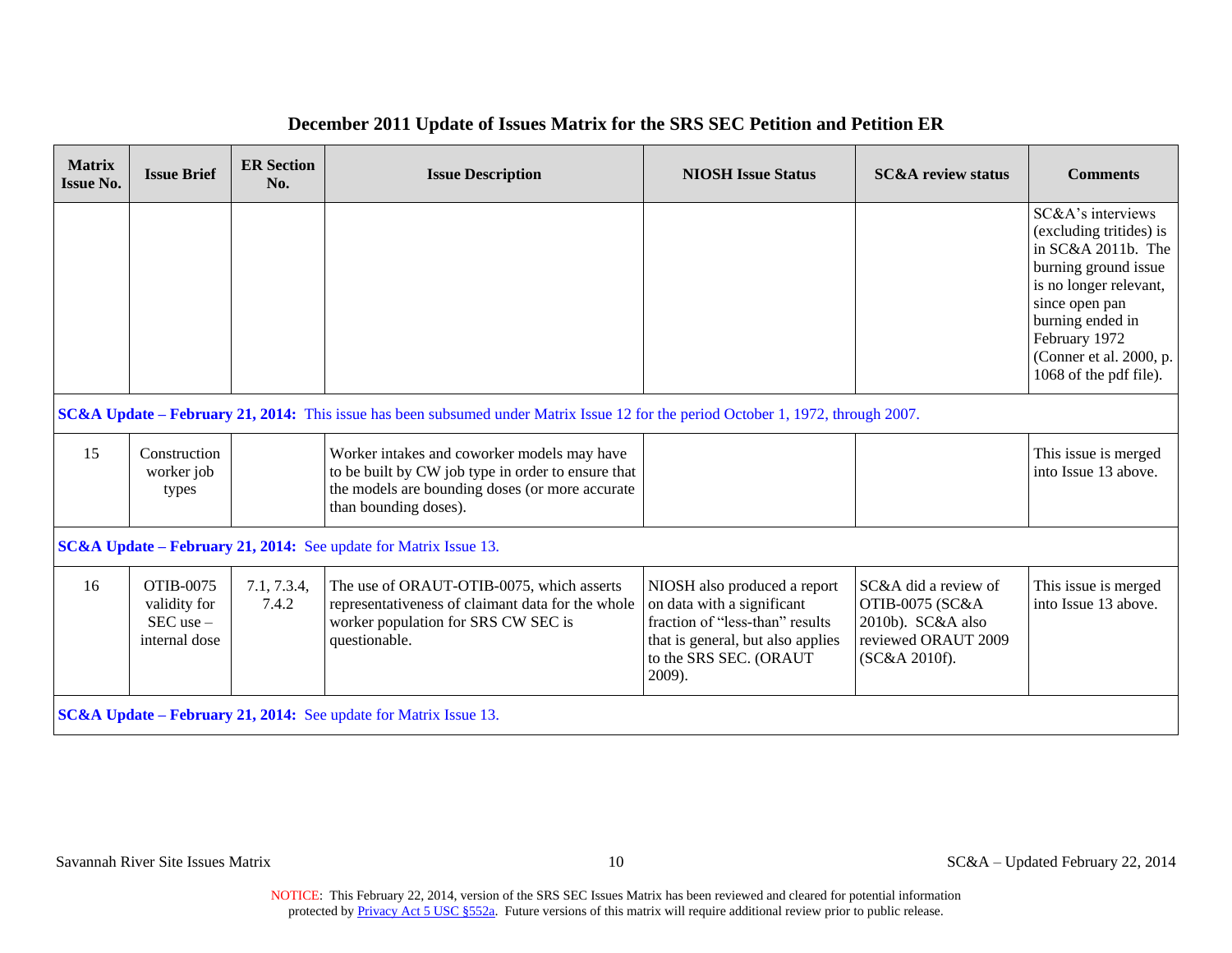| <b>Matrix</b><br><b>Issue No.</b> | <b>Issue Brief</b>            | <b>ER Section</b><br>No. | <b>Issue Description</b>                                                                                                                                                                                                                                                                                                                                                                                                                                                                                                                                                                                                                                                                                                                                                                           | <b>NIOSH Issue Status</b>                                                                                                                                                                                                                                                                                                        | <b>SC&amp;A</b> review status | <b>Comments</b>                                                 |
|-----------------------------------|-------------------------------|--------------------------|----------------------------------------------------------------------------------------------------------------------------------------------------------------------------------------------------------------------------------------------------------------------------------------------------------------------------------------------------------------------------------------------------------------------------------------------------------------------------------------------------------------------------------------------------------------------------------------------------------------------------------------------------------------------------------------------------------------------------------------------------------------------------------------------------|----------------------------------------------------------------------------------------------------------------------------------------------------------------------------------------------------------------------------------------------------------------------------------------------------------------------------------|-------------------------------|-----------------------------------------------------------------|
| 17                                | Early neutron<br>dose to 1961 | 7.2.2.2                  | Fig. $7-3$ of the ER (p. 65) shows no neutron<br>monitoring data for the 200-F Area until about<br>1958, and generally less than 20 badges per cycle<br>until 1962 (except for part of 1959). This was<br>"one of the highest neutron-exposure areas at<br>SRS," according to the ER (p. 64). The entire<br>early period will have to depend almost<br>exclusively on area neutron and photon<br>monitoring data. The relationship of the n/p ratio<br>data to workers and their personnel neutron<br>exposure experience will need to be established<br>with essentially no reference to actual monitoring<br>data. It is unclear whether there are any early<br>neutron monitoring data for CWs.                                                                                                 | NIOSH will use an approach<br>based on n/p ratios. On Feb. 3,<br>2011, NIOSH reported no<br>progress on this item, which has<br>been pushed down the list of<br>priorities due to many other<br>action items. NIOSH will<br>provide a date when this will be<br>done. NIOSH stated it has the<br>data to do dose reconstruction. |                               | This issue is resolved<br>by the Dec. 8, 2011,<br>Board vote.   |
|                                   |                               |                          | SC&A Update - February 21, 2014: This issue has been resolved.                                                                                                                                                                                                                                                                                                                                                                                                                                                                                                                                                                                                                                                                                                                                     |                                                                                                                                                                                                                                                                                                                                  |                               |                                                                 |
| 18                                | Neutron dose<br>1962-1971     | 6.2 and 7.2.2            | ER acknowledges unmonitored dose at SRS due<br>to neutrons, since monitoring was required only<br>when area neutron dose rates were in excess of 1<br>mrem per hour. Neutron data are very sparse in<br>general up to the mid-1960s, and sparse even<br>after that. Representativeness of area monitoring<br>for worker exposure and representativeness of<br>available n/p data for all workers in the class<br>needs to be assessed. Additionally, back<br>extrapolation of post-1972 data was proposed in<br>the TBD. It is unclear whether there will be<br>back-extrapolation to demonstrate bounding<br>dose; if there is, the validity of such back-<br>extrapolation may need to be examined.<br>Validity of assumption of low neutron doses in<br>the reactor areas needs to be examined. | NIOSH had stated that it has<br>paired neutron and photon data<br>and may issue a report in March<br>2011.                                                                                                                                                                                                                       |                               | This issue is resolved<br>by the Board vote of<br>Dec. 8, 2011. |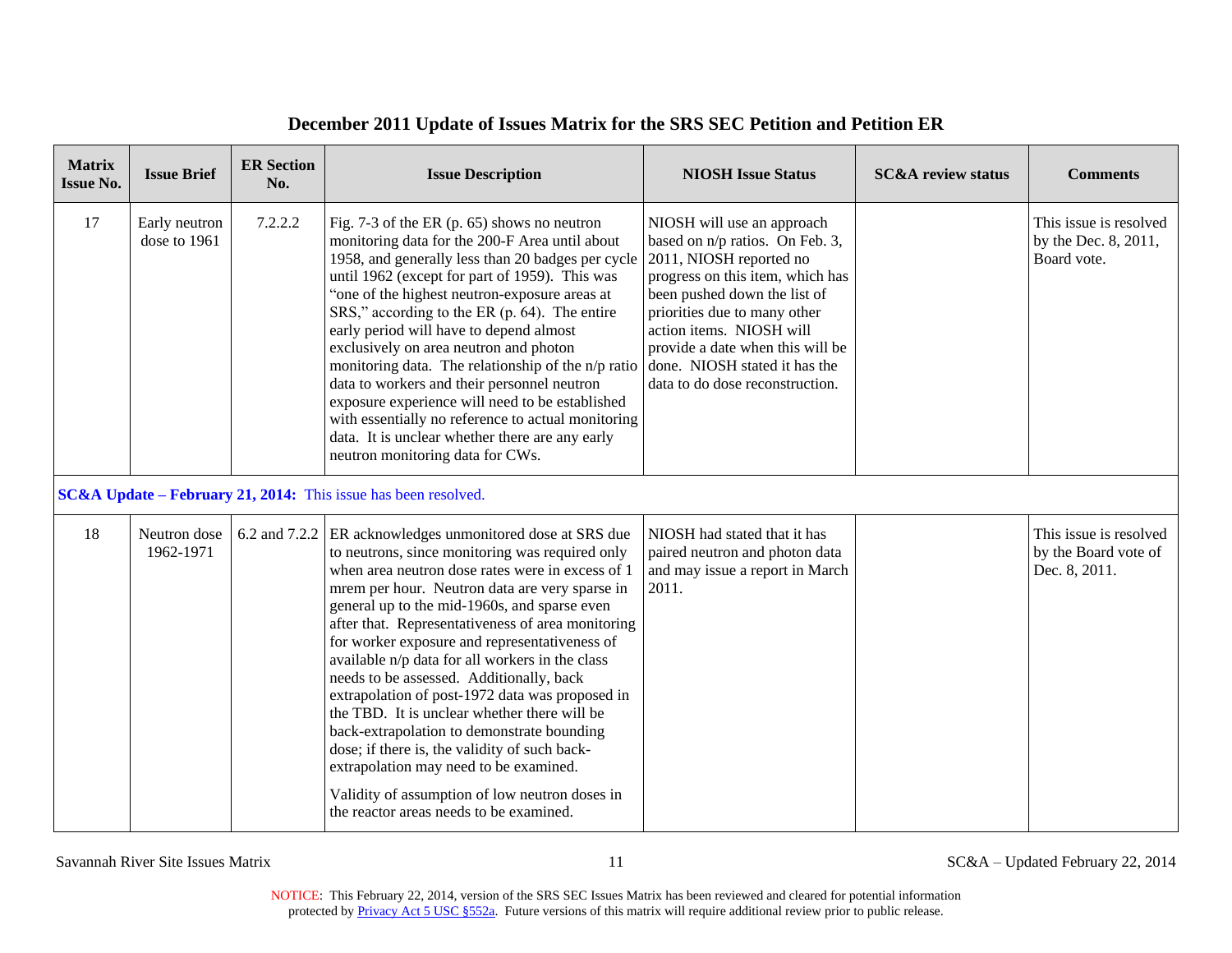|  |  | December 2011 Update of Issues Matrix for the SRS SEC Petition and Petition ER |  |  |
|--|--|--------------------------------------------------------------------------------|--|--|
|--|--|--------------------------------------------------------------------------------|--|--|

| <b>Matrix</b><br><b>Issue No.</b> | <b>Issue Brief</b>                       | <b>ER Section</b><br>No. | <b>Issue Description</b>                                                                                                                                                                                                                                                                                                                                                                                          | <b>NIOSH Issue Status</b>                                                                                           | <b>SC&amp;A</b> review status                                                                                                     | <b>Comments</b>                                                                                                                                                                                                                                                                                                                         |
|-----------------------------------|------------------------------------------|--------------------------|-------------------------------------------------------------------------------------------------------------------------------------------------------------------------------------------------------------------------------------------------------------------------------------------------------------------------------------------------------------------------------------------------------------------|---------------------------------------------------------------------------------------------------------------------|-----------------------------------------------------------------------------------------------------------------------------------|-----------------------------------------------------------------------------------------------------------------------------------------------------------------------------------------------------------------------------------------------------------------------------------------------------------------------------------------|
|                                   |                                          |                          | Validity of implicit assumption that CW neutron<br>doses were lower than NCWs needs to be<br>examined in view of the higher bioassay results<br>for some periods and radionuclides, including<br>plutonium in some periods.                                                                                                                                                                                       |                                                                                                                     |                                                                                                                                   |                                                                                                                                                                                                                                                                                                                                         |
|                                   |                                          |                          | SC&A Update – February 21, 2014: This issue has been resolved.                                                                                                                                                                                                                                                                                                                                                    |                                                                                                                     |                                                                                                                                   |                                                                                                                                                                                                                                                                                                                                         |
| 19                                | Test reactor<br>neutron dose             |                          | Neither the ER nor the TBD analyzes the neutron<br>dose at the Heavy Water Components Test<br>Reactor. Issue of an incident was raised in a<br>worker interview done by SC&A.                                                                                                                                                                                                                                     | NIOSH is addressing neutron<br>doses as part of issues 17 and<br>18 above.                                          | SC&A research did not<br>result in any specific<br>information about this<br>accident (such as date and<br>accident description). | One SC&A<br>interviewee indicated<br>an incident took place<br>at this reactor (crack<br>in the core). No<br>further information<br>was available from<br>the interviewee and<br>no information on<br>such an incident was<br>found in document<br>research done by<br>SC&A. As a result,<br>this issue has been<br>tentatively closed. |
|                                   |                                          |                          | <b>SC&amp;A Update – February 21, 2014:</b> No information that would warrant a reopening of this issue has come to light since the last matrix update.                                                                                                                                                                                                                                                           |                                                                                                                     |                                                                                                                                   |                                                                                                                                                                                                                                                                                                                                         |
| 20                                | <b>Tank Farm</b><br>exposure<br>geometry |                          | NIOSH to estimate the geometry of exposure in<br>special work situations, such as those described<br>in the F and H Area Tank Farm Fault Tree<br>Databank, and the frequency with which these<br>corrections may need to be applied to external<br>dose. While correction factors can, in principle,<br>be calculated, it is not clear that a scientifically<br>valid set of scenarios, including time worked and | NIOSH is preparing a model for<br>developing adjustment factors<br>due to geometry of exposure in<br>the tank farm. | SC&A will review the<br>NIOSH report when it is<br>published.                                                                     | A more general issue<br>of geometry, and<br>specifically hand<br>exposure, has been<br>raised in worker<br>interviews. NIOSH is<br>preparing a tank farm<br>geometry report.                                                                                                                                                            |

Savannah River Site Issues Matrix 12 SC&A – Updated February 22, 2014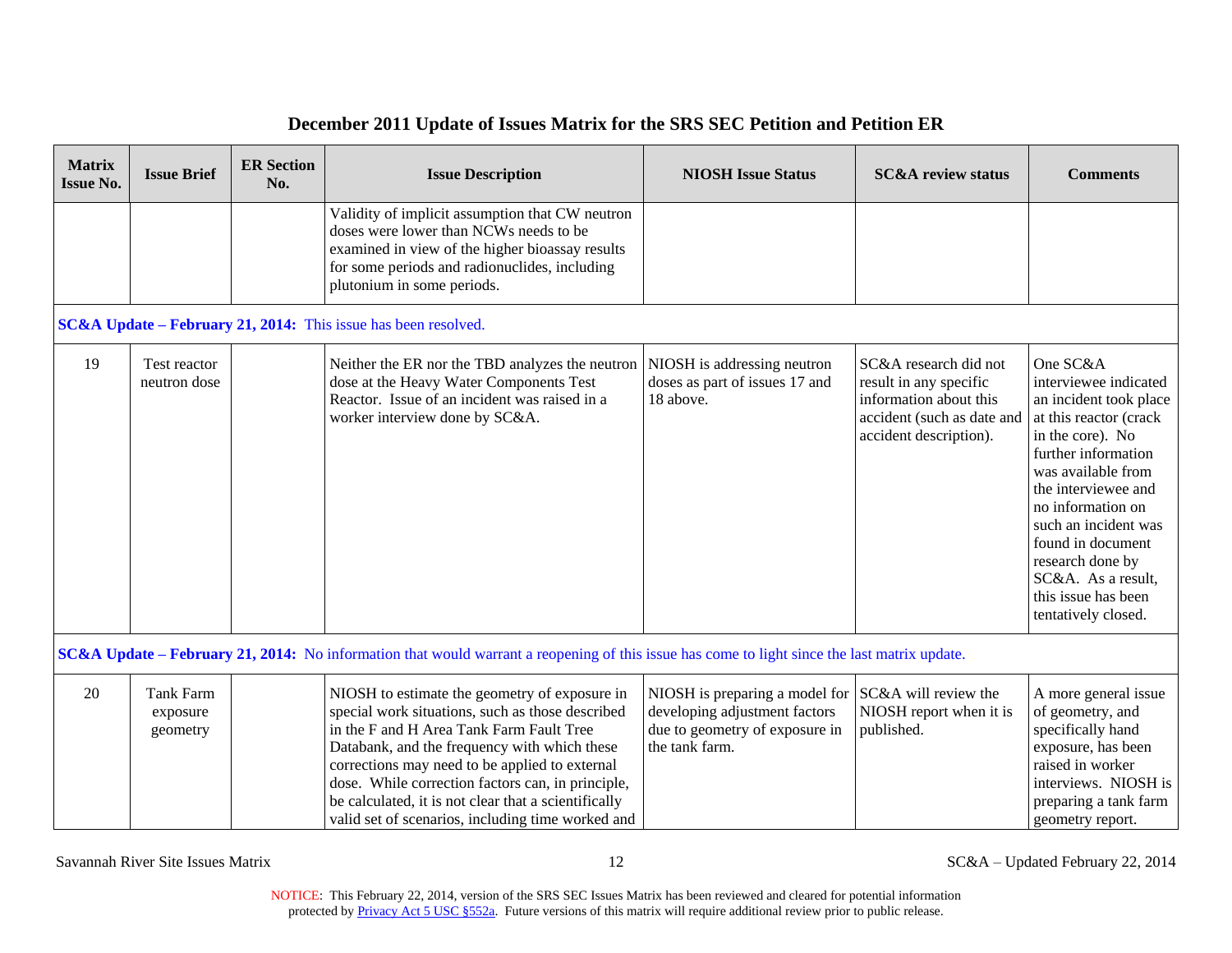| <b>Matrix</b><br><b>Issue No.</b> | <b>Issue Brief</b>                                                   | <b>ER Section</b><br>No. | <b>Issue Description</b>                                                                                                                                                                                                                                                                                                          | <b>NIOSH Issue Status</b>                                                         | <b>SC&amp;A</b> review status                                                                                                                                                                                                                                                           | <b>Comments</b>                                                                                                                                                          |
|-----------------------------------|----------------------------------------------------------------------|--------------------------|-----------------------------------------------------------------------------------------------------------------------------------------------------------------------------------------------------------------------------------------------------------------------------------------------------------------------------------|-----------------------------------------------------------------------------------|-----------------------------------------------------------------------------------------------------------------------------------------------------------------------------------------------------------------------------------------------------------------------------------------|--------------------------------------------------------------------------------------------------------------------------------------------------------------------------|
|                                   |                                                                      |                          | radiological conditions, can be constructed.<br>NIOSH has not addressed this issue in the ER.                                                                                                                                                                                                                                     |                                                                                   |                                                                                                                                                                                                                                                                                         | Work Group needs to<br>address whether work<br>beyond that is needed<br>for SEC review.<br>Open pan burning<br>issue is not relevant,<br>since it ended in Feb.<br>1972. |
|                                   |                                                                      |                          | SC&A Update – February 21, 2014: NIOSH has stated that it is using MCNP modeling to address this issue. The final model has not been published. This issue was put into a<br>low priority since external dose geometry issues have been satisfactorily resolved in the past and have not been SEC issues (ABRWH 2013, pp. 57–64). |                                                                                   |                                                                                                                                                                                                                                                                                         |                                                                                                                                                                          |
| 21                                | External<br>exposure co-<br>worker data<br>adequacy for<br><b>CW</b> | 7.2.1.3                  | ORAUT-OTIB-0052 is claimant favorable for a<br>large majority of CWs. However, it is not<br>claimant favorable for some categories. A<br>bounding dose (or better) demonstration needs to<br>be made for all CW job types.                                                                                                        | A suitable adjustment has been<br>made for all CWs. No further<br>work is needed. | SC&A agrees that<br>existing databases can be<br>used for CW coworker<br>external dose estimation<br>with appropriate adjust-<br>ment. This does not<br>include issues 22 and 23,<br>which do not concern<br>coworker data adequacy.<br>See SC&A review of<br>OTIB-0052 (SC&A<br>2007). |                                                                                                                                                                          |
|                                   |                                                                      |                          | SC&A Update – February 21, 2014: This issue has been resolved.                                                                                                                                                                                                                                                                    |                                                                                   |                                                                                                                                                                                                                                                                                         |                                                                                                                                                                          |
| 22                                | Badges not<br>capturing dose                                         |                          | SC&A worker interviews suggest that workers<br>kept their badges out of higher radiation areas in<br>order not to exceed dose limits, or sometimes<br>CWs would be in radiological situations without<br>knowing it (one incident is described when<br>workers were working with radioactive tools                                | NIOSH will review the SC&A<br>report.                                             | SC&A prepared a report<br>compiling worker issues<br>relating to radiation dose<br>as it was experienced<br>compared to dose that<br>was recorded. This<br>includes Matrix Issue 23                                                                                                     |                                                                                                                                                                          |

Savannah River Site Issues Matrix 13 SC&A – Updated February 22, 2014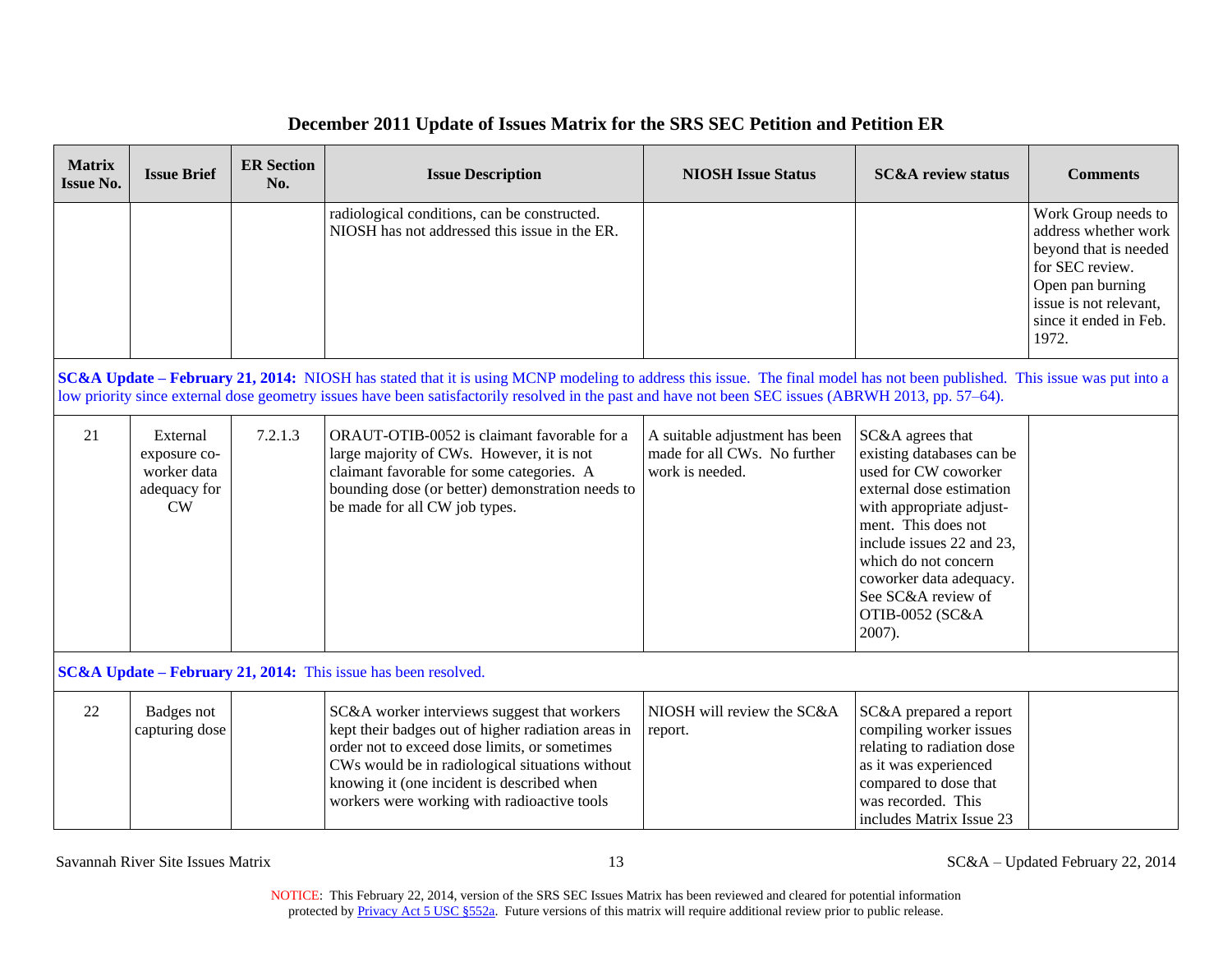| <b>Matrix</b><br><b>Issue No.</b>                                       | <b>Issue Brief</b>                                         | <b>ER Section</b><br>No. | <b>Issue Description</b>                                                                                                                                                                                                                                                                                                                                                                                                                                                                                                  | <b>NIOSH Issue Status</b>                 | <b>SC&amp;A</b> review status                      | <b>Comments</b>                                                                                                                       |  |  |  |  |
|-------------------------------------------------------------------------|------------------------------------------------------------|--------------------------|---------------------------------------------------------------------------------------------------------------------------------------------------------------------------------------------------------------------------------------------------------------------------------------------------------------------------------------------------------------------------------------------------------------------------------------------------------------------------------------------------------------------------|-------------------------------------------|----------------------------------------------------|---------------------------------------------------------------------------------------------------------------------------------------|--|--|--|--|
|                                                                         |                                                            |                          | thought initially to be clean).                                                                                                                                                                                                                                                                                                                                                                                                                                                                                           |                                           | (SC&A 2011c).                                      |                                                                                                                                       |  |  |  |  |
| SC&A Update - February 21, 2014: NIOSH has not responded to SC&A 2011c. |                                                            |                          |                                                                                                                                                                                                                                                                                                                                                                                                                                                                                                                           |                                           |                                                    |                                                                                                                                       |  |  |  |  |
| 23                                                                      | External dose<br>recording<br>accuracy and<br>completeness | 7.3                      | Petitioners raised the issue of working conditions<br>with high dose rates when badge dose may have<br>been under-recorded or not recorded (such as<br>weekend work) and/or pencil dosimeters were<br>off-scale, or when there are zero doses in the<br>record. An issue connected to this would be<br>whether the HPAREH database reflects actual<br>work experience. Petitioners also state that in<br>some cases, workers thought they were working<br>in clean areas that were then determined to be<br>contaminated. | NIOSH will respond to the<br>SC&A report. | SC&A 2011c covers both<br>Matrix Issues 22 and 23. | This issue has been<br>merged with Issue 22<br>above. SC&A<br>prepared a single<br>report on Matrix<br>Issues 22 and 23.              |  |  |  |  |
| SC&A Update - February 21, 2014: See update on Matrix Issue 22.         |                                                            |                          |                                                                                                                                                                                                                                                                                                                                                                                                                                                                                                                           |                                           |                                                    |                                                                                                                                       |  |  |  |  |
| 24                                                                      | Early<br>monitoring<br>data                                | Various                  | The ER has addressed lack of early monitoring<br>data for many workers and radionuclides by a<br>number of devices, including building coworker<br>models, using reporting levels, using air<br>monitoring data, and estimating neutron to<br>photon ratios. While each of these needs to be<br>assessed in its own right (as described in the<br>issues listed above), an overall assessment of<br>early recordkeeping practices, adherence to<br>procedures, and adequacy of data appears to be<br>warranted.           |                                           |                                                    | This issue had been<br>merged with other<br>issues, but is no<br>longer an SEC issue<br>in view of the Board<br>vote on Dec. 8, 2011. |  |  |  |  |
| SC&A Update - February 21, 2014: This Matrix Issue has been resolved.   |                                                            |                          |                                                                                                                                                                                                                                                                                                                                                                                                                                                                                                                           |                                           |                                                    |                                                                                                                                       |  |  |  |  |
| 25                                                                      | Environmental                                              | None                     | Using dispersion modeling of stack source terms                                                                                                                                                                                                                                                                                                                                                                                                                                                                           | See issue 14.                             |                                                    | This issue has been                                                                                                                   |  |  |  |  |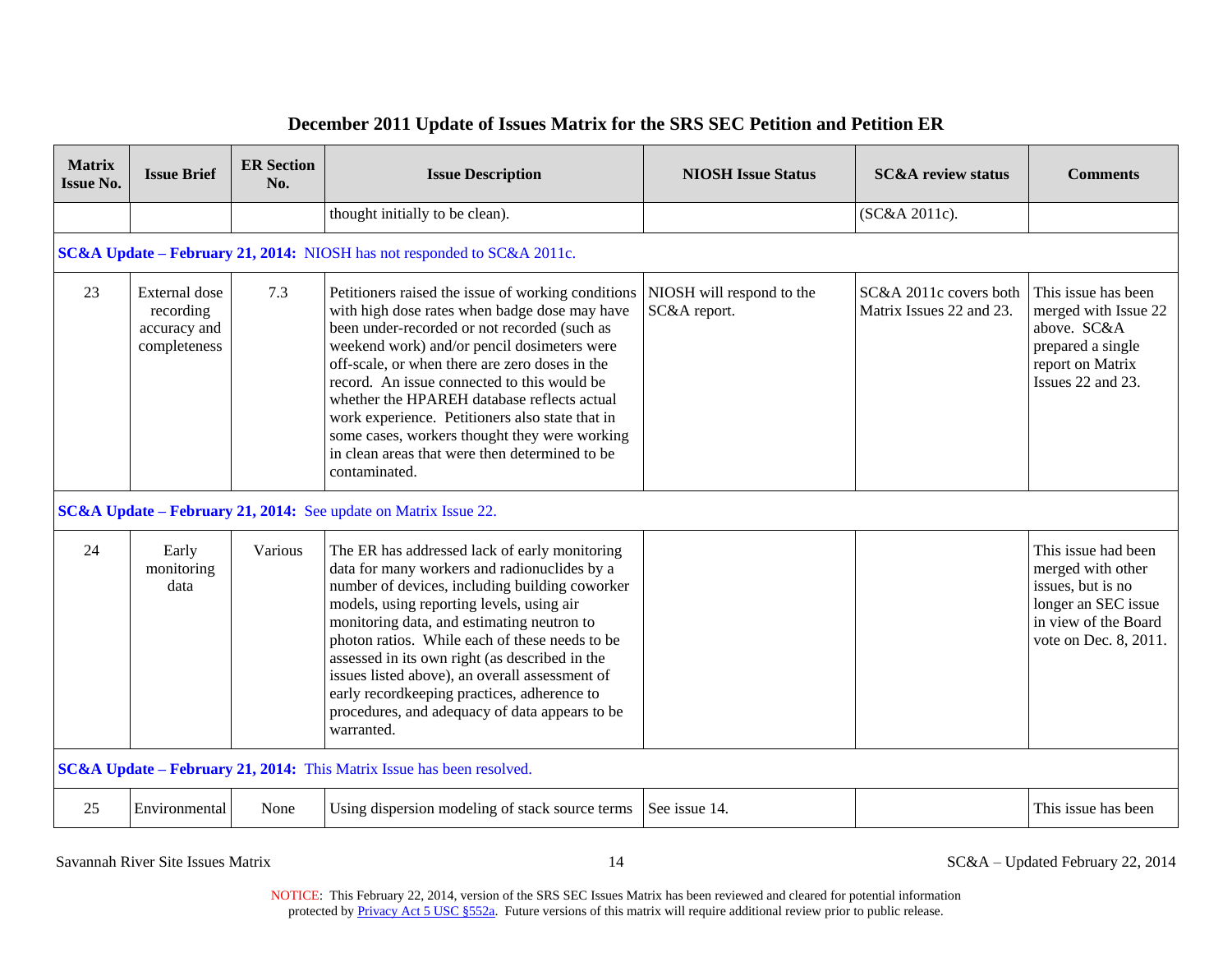| <b>Matrix</b><br><b>Issue No.</b>                                                                                                                                  | <b>Issue Brief</b>                                             | <b>ER Section</b><br>No. | <b>Issue Description</b>                                                                                                                                                                                                                                                                                                                                                                                                                                                                                                                                                                                                                                                                                                                                                                                                                                              | <b>NIOSH Issue Status</b>             | <b>SC&amp;A</b> review status                                                                                                                                                                     | <b>Comments</b>                                                                                                                |  |  |  |
|--------------------------------------------------------------------------------------------------------------------------------------------------------------------|----------------------------------------------------------------|--------------------------|-----------------------------------------------------------------------------------------------------------------------------------------------------------------------------------------------------------------------------------------------------------------------------------------------------------------------------------------------------------------------------------------------------------------------------------------------------------------------------------------------------------------------------------------------------------------------------------------------------------------------------------------------------------------------------------------------------------------------------------------------------------------------------------------------------------------------------------------------------------------------|---------------------------------------|---------------------------------------------------------------------------------------------------------------------------------------------------------------------------------------------------|--------------------------------------------------------------------------------------------------------------------------------|--|--|--|
|                                                                                                                                                                    | dose                                                           |                          | as described in the TBD and referred to in the ER<br>(p. 72) is not appropriate for onsite SRS workers.<br>For instance, thousands of gallons of solvents<br>contaminated with fission products and<br>plutonium were burned in the Burning Ground.<br>Use of a Gaussian plume model is not<br>appropriate here, especially for particles greater<br>than half a micron. Furthermore, the<br>resuspension factor does not appear to be<br>claimant favorable and is not entirely appropriate<br>for this class of problem. It may not be claimant<br>favorable by three or four orders of magnitude.<br>Even for stack releases, one potentially<br>significant issue is the non-conservatism of the<br>standard Gaussian model used in the TBD, where<br>it pertains to "non-standardized" short-term<br>releases occurring during stable atmospheric<br>conditions. |                                       |                                                                                                                                                                                                   | merged with Issue 14.<br>Now resolved since<br>open-pan burning<br>stopped in Feb. 1972.<br>See comment for<br>Issue 14 above. |  |  |  |
| <b>SC&amp;A Update – February 21, 2014:</b> Merged with issue 14. This Matrix Issue has been resolved for open pan burning.                                        |                                                                |                          |                                                                                                                                                                                                                                                                                                                                                                                                                                                                                                                                                                                                                                                                                                                                                                                                                                                                       |                                       |                                                                                                                                                                                                   |                                                                                                                                |  |  |  |
| 26                                                                                                                                                                 | Additional<br>worker and<br>worker<br>representative<br>issues |                          | Worker and petitioner representatives raised<br>various issues during Work Group meetings and<br>comment periods.                                                                                                                                                                                                                                                                                                                                                                                                                                                                                                                                                                                                                                                                                                                                                     | NIOSH will respond to SC&A<br>report. | SC&A compiled a report<br>detailing the issues raised<br>and categorized them,<br>with an indication of<br>where the issue was<br>already covered by an<br>existing matrix issue<br>(SC&A 2011d). |                                                                                                                                |  |  |  |
| SC&A Update – February 21, 2014: NIOSH has not provided a specific response to SC&A 2011d. The issues raised in SC&A 2011d are broadly similar to Matrix Issues 12 |                                                                |                          |                                                                                                                                                                                                                                                                                                                                                                                                                                                                                                                                                                                                                                                                                                                                                                                                                                                                       |                                       |                                                                                                                                                                                                   |                                                                                                                                |  |  |  |

and 22/23 in most cases, but workers provided specific additional examples, such as lack of HP coverage in some cases.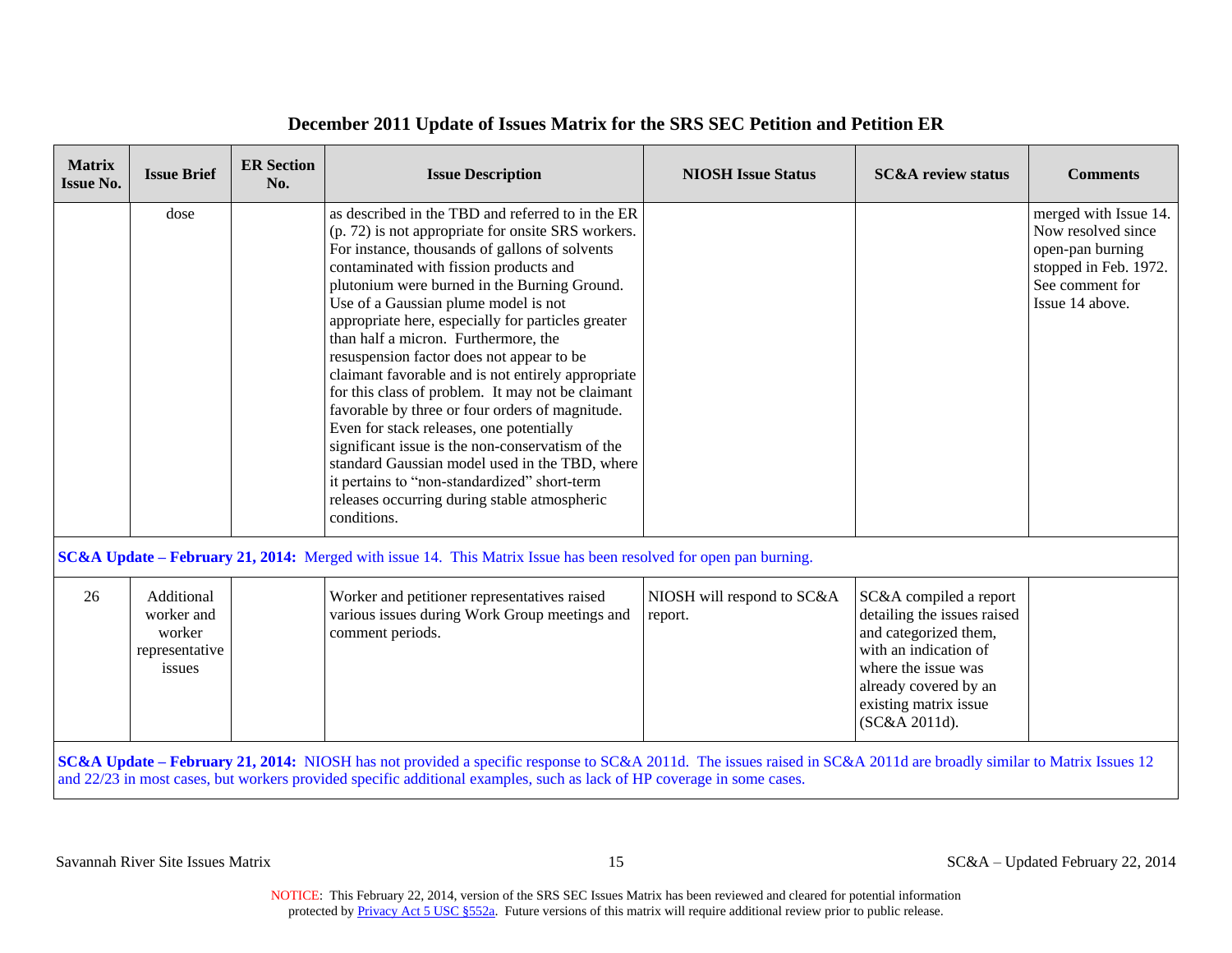#### **References**

 <http://www.cdc.gov/niosh/ocas/pdfs/abrwh/2013/wgtr021213.pdf> ABRWH 2013. Transcript of the teleconference meeting of the Work Group on the Savannah River Site, Advisory Board on Radiation and Worker Health, February 12, 2013, on the web at

Conner et al. 2000. K.R. Conner, J. Leyba, A Preston, Workplan/RCRA Facility Investigation/Remedial Investigation Report for the Old Radioactive Waste Burial Ground 643- E, S01-S22- Volume I–Text and Volume II–Appendices, Westinghouse Savannah River Corporation, WSRC-RP-00127, Rev. 1.4. August 2000. On the web at <http://sti.srs.gov/fulltext/WSRC-RP-97-00127.pdf>

NIOSH 2008. SEC Petition Evaluation Report Petition SEC-00103, November 14, 2008.

NIOSH 2010a. SEC Petition Evaluation Report Petition SEC-00103, Addendum, April 28, 2010.

Ohio. July 19, 2010. On the O-Drive at O:\AB Document Review\SRS\DCAS Docs. NIOSH 2010b. Timothy D. Taulbee, ABRWH *SRS Workgroup NIOSH Action Item List: Responses and Status, NIOSH*, National Institute for Occupational Safety and Health, Cincinnati,

NIOSH 2011. SEC Petition Evaluation Report Petition SEC-00103, Addendum 2, August 9, 2011.

 NIOSH 2012. SEC Petition Evaluation Report: SEC-00103, Addendum 3, National Institute for Occupational Safety and Health, Cincinnati, Ohio. November 20, 2012.

 Safety and Health, Cincinnati, Ohio. January 16, 2014. NIOSH 2014a. *Draft Responses to Review of Addendum 3 to the NIOSH Savannah River Site Special Exposure Cohort (SEC-00103) Evaluation Report*, National Institute for Occupational

NIOSH 2014b. *Response to the SC&A Report "Review of the Methods for Estimating Neptunium-237 Intakes at the Savannah River Site for the Period 1972-2007,"* National Institute for Occupational Safety and Health, Cincinnati, Ohio. January 9, 2014.

 ORAUT 2006. *Savannah River Site: Technical Basis Document*, ORAUT-TKBS-0003, Revision 04-E, unpublished, Oak Ridge Associated Universities Team, Cincinnati, Ohio. November 6, 2006. On the O-Drive.

 ORAUT 2007. *Parameters to Consider When Processing Claims for Construction Trade Workers*, ORAUT-OTIB-0052; Rev. 00 PC-1. Oak Ridge Associated Universities Team, Cincinnati, Ohio. January 16, 2007. SRDB Ref ID: 29978.

 ORAUT 2009. *Analysis of Bioassay Data with a Significant Fraction of Less-Than Results*, ORAUT-RPRT-0044, Rev. 00-A, Oak Ridge Associated Universities Team, Cincinnati, Ohio. 2009.

 $SC&A-Updated February 22, 2014$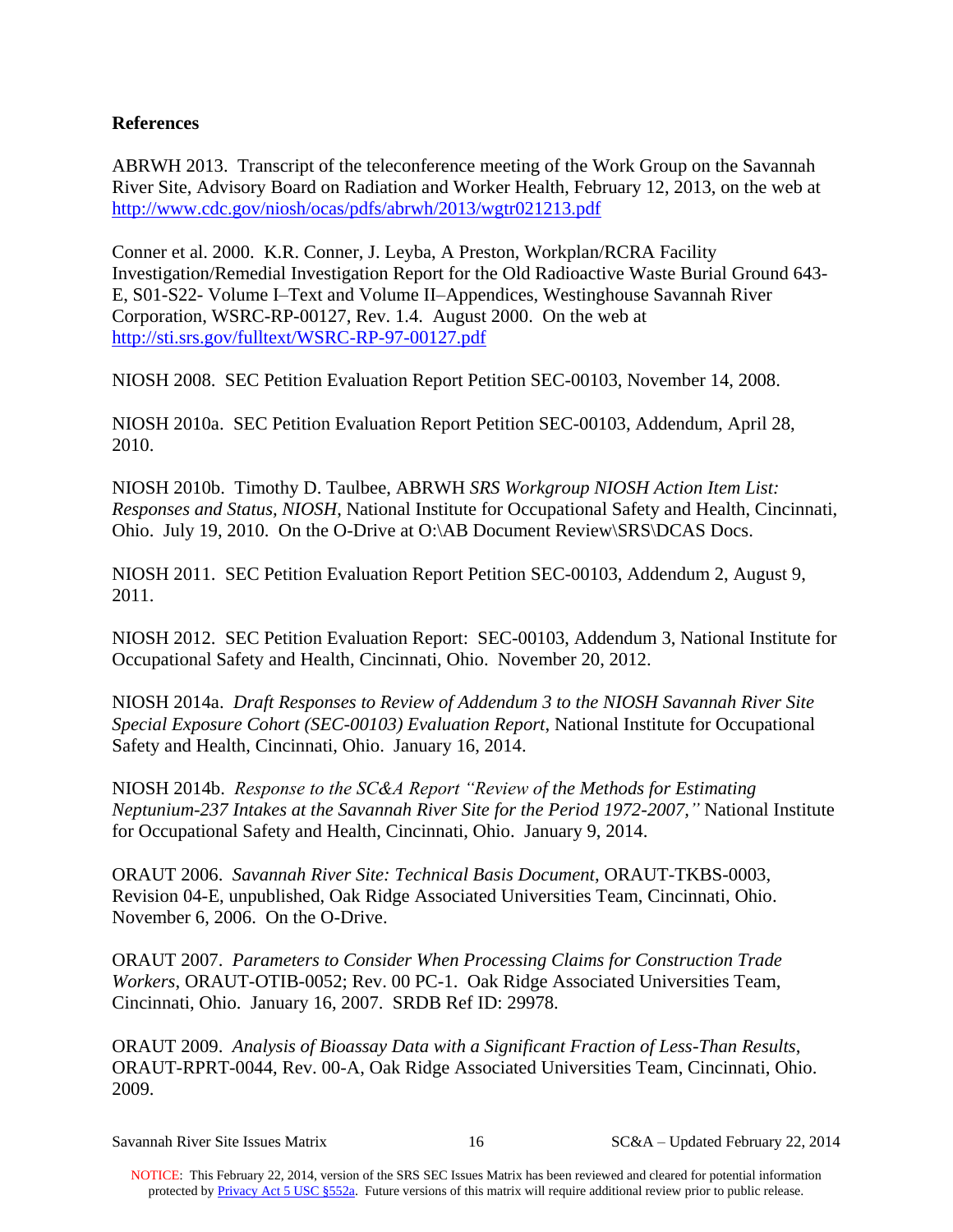*Site – Part 1.* ORAUT-RPRT-0049, Rev. 00, Oak Ridge Associated Universities Team, ORAUT 2010. Thomas R. LaBone, *Discussion of Tritium Coworker Models at the Savannah River*  Cincinnati, Ohio. November 23, 2010.

 ORAUT 2011. James Mahathy, *Feasibility of Reconstructing Doses Received from Potential*  Universities Team, Cincinnati, Ohio. January 24, 2011. *Exposures to Polonium at Savannah River Site*. ORAUT-RPRT-0048, Oak Ridge Associated

 ORAUT 2012a. *Analysis of Stratified Coworker Datasets*, ORAUT-RPRT-0053, Rev. 01, Oak Ridge Associated Universities Team, Cincinnati, Ohio. July 16, 2012.

 ORAUT 2012b. *A Comparison of Coworker Models for Neptunium at the Savannah River Site*, Rev. 00, ORAUT-RPRT-0056, Oak Ridge Associated Universities Team, Cincinnati, Ohio. August 20, 2012.

ORAUT 2012c. *A Comparison of Exotic Trivalent Radionuclide Coworker Models at the Savannah River Site*, ORAUT-RPRT-0055, Rev. 00, Oak Ridge Associated Universities Team, Cincinnati, Ohio. July 20, 2012.

ORAUT 2012d. *A Comparison of Mixed Fission and Activation Product Coworker Models at the Savannah River Site*, ORAUT-RPRT-0058, Rev. 00, Oak Ridge Associated Universities Team, Cincinnati, Ohio. September 10, 2012.

ORAUT 2012e. *Exotic Radionuclides at the Savannah River Site*, ORAUT-RPRT-0054, Rev. 00, Oak Ridge Associated Universities Team, Cincinnati, Ohio. January 20, 2012.

ORAUT 2013a. *Internal Coworker Dosimetry Data for the Savannah River Site*, ORAUT-OTIB-0081, Rev. 01, Oak Ridge, Associated Universities Team, Cincinnati, Ohio. April 1, 2013

 ORAUT 2013b. *Internal Coworker Dosimetry Data for the Savannah River Site*, ORAUT- OTIB-0081, Rev. 02, Oak Ridge, Associated Universities Team, Cincinnati, Ohio. December 16, 2013.

SC&A 2005. *Review of the Site Profile for the Savannah River Site*, S. Cohen & Associates, Vienna, Virginia. March 21, 2005.

 SC&A 2007. *Review of ORAUT-OTIB-0052, Parameters to Consider when Processing Claims for Construction Trade Workers*, Revision 1, S. Cohen & Associates, Vienna, Virginia. July 2007.

SC&A 2009a. *Issues Matrix for the Savannah River Site SEC Petition and Petition Evaluation Report*, S. Cohen & Associates, Vienna, Virginia. September 2009.

 *00103 and SEC-00104, Related to Construction Workers' Exposures at the Savannah River Site.*  S. Cohen & Associates, Vienna, Virginia. March 2009 SC&A 2009b. *"Paper Study" Evaluation of Special Exposure Cohort (SEC) Petitions, SEC-*

 $SC&A-Updated February 22, 2014$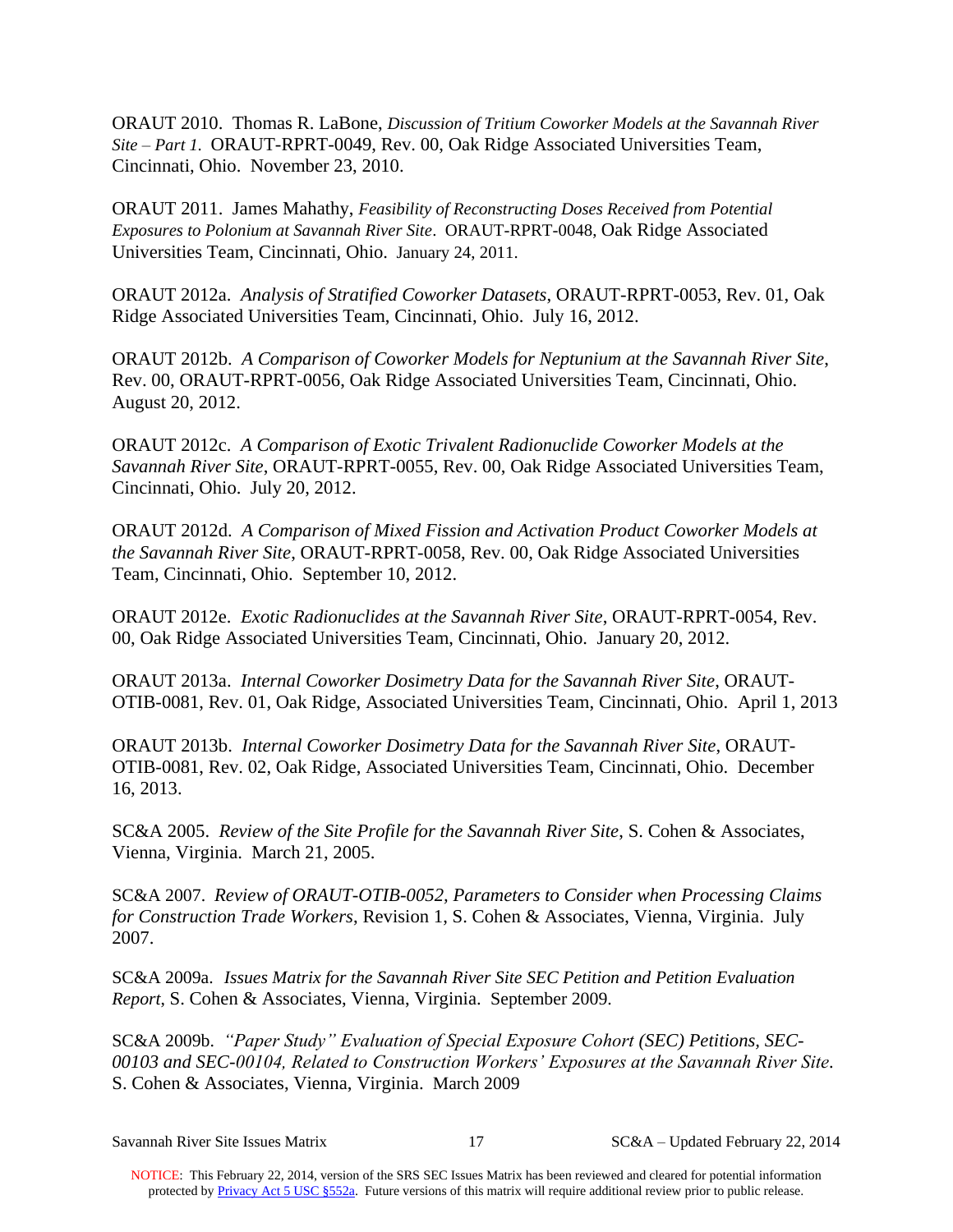SC&A 2010a. Arjun Makhijani, memorandum to Savannah River Site Work Group (Chair – Mark Griffon). *Subject: Status of SC&A's Action Item List from the May 5, 2010 Work Group meeting with Updates and Task List from the Nov. 10, 2010, Work Group meeting highlighted in yellow*. S. Cohen & Associates, Vienna, Virginia. November 18, 2010.

**January 2010.** SC&A 2010b. *Review of ORAUT-0075: Use of Claimant Datasets for Coworker Modeling for Construction Workers at Savannah River Site*, S. Cohen & Associates, Vienna, Virginia.

SC&A 2010c. Harry Chmelynski, *Comparison of Claimant Tritium Samples from Construction Trade Workers and Non-Construction Workers at Savannah River Site*. S. Cohen & Associates, Vienna, Virginia. November 2010.

SC&A 2010d. Arjun Makhijani, memorandum to Savannah River Site Work Group (Chair – Mark Griffon), *List of Exotic Radionuclides at Savannah River Site and Dose Reconstruction Issues Associated with Them in the Context of the Savannah River Site Construction Trade Workers Special Exposure Cohort Petition, Savannah River Site Matrix Issue 11, Exotic Radionuclides*. S. Cohen & Associates, Vienna, Virginia. December 10, 2010.

SC&A 2010e. *Comparison of ORAUT-OTIB-0052 Plutonium Data for Construction and Non-Construction Workers and the Implications for Coworker Models at Savannah River Site*. S. Cohen & Associates, Vienna, Virginia, April 2010.

SC&A 2010f. Joyce Lipsztein and Harry Chmelynski, *Draft Review of ORAUT-RPRT-0044: Analysis of Bioassay data with A Significant Fraction of Less-Than Results*, S. Cohen & Associates, Vienna, Virginia. November 2010

SC&A 2011a. Joyce Lipsztein, *SC&A Review of the NIOSH Addendum to the Savannah River Site Special Exposure Cohort (SEC-00103) Evaluation Report*. S. Cohen & Associates, Vienna, Virginia. January, 2011.

 *Special Exposure Cohort Issue Number 12 Related to Incidents.* S. Cohen & Associates, Vienna, Virginia. January, 2011. SC&A 2011b. Arjun Makhijani, *Incident Records at Savannah River Site: Discussion of the* 

SC&A 2011c. Arjun Makhijani, memorandum to Savannah River Site Work Group (Chair – Mark Griffon), *Subject: Matrix Issues 22 and 23 regarding Petitioner External Dose Issues,* S. Cohen & Associates, Vienna, Virginia. January 20, 2011

SC&A 2011d. Lynn Ayers and Kathryn Roberston-DeMers, "Review of the Worker Comments for the May 22, 2008, Savannah River Site (SRS) Worker Outreach Meeting and Petitioner Supporting Material," S. Cohen & Associates, Vienna, Virginia. February 2011.

 *Codes for Adequacy in Thorium SEC Implementation*, S. Cohen & Associates, Vienna, Virginia. November 2011. November 2011. SC&A 2011e. Lynn Ayers, *Review of Some SRS Claimant Cases to Examine Badge and Area* 

 $SC&A-Updated February 22, 2014$